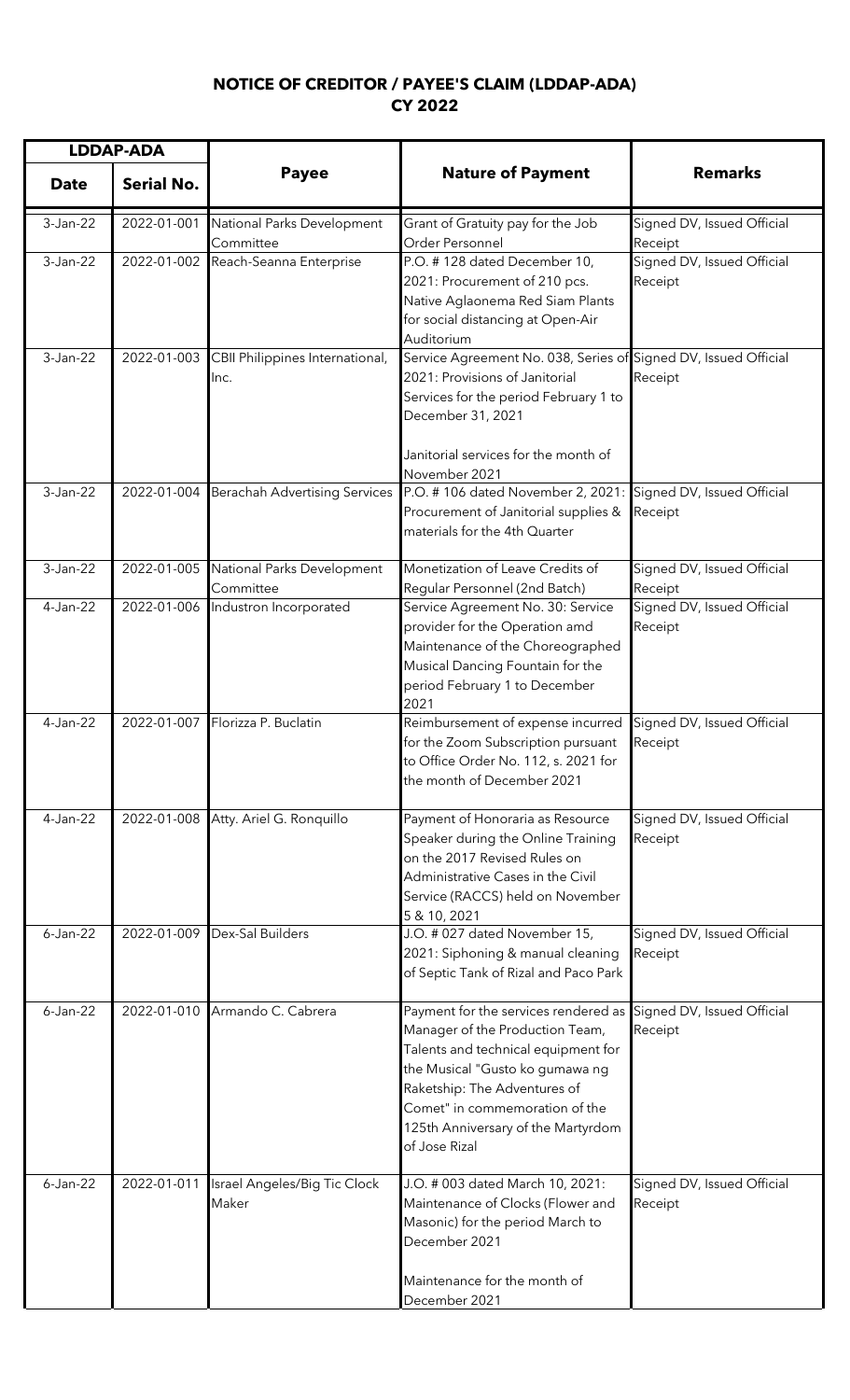| <b>LDDAP-ADA</b> |                   |                                                                   |                                                                                                                                                                                                                                                                                              |                                                                           |
|------------------|-------------------|-------------------------------------------------------------------|----------------------------------------------------------------------------------------------------------------------------------------------------------------------------------------------------------------------------------------------------------------------------------------------|---------------------------------------------------------------------------|
| <b>Date</b>      | <b>Serial No.</b> | <b>Payee</b>                                                      | <b>Nature of Payment</b>                                                                                                                                                                                                                                                                     | <b>Remarks</b>                                                            |
|                  | 2022-01-012       | Cancelled                                                         | Cancelled                                                                                                                                                                                                                                                                                    | CANCELLED                                                                 |
| $6 - Jan-22$     | 2022-01-013       | Maryola A. Manansala                                              | Payment for the services as Training<br>and Behavioral Consultant for the<br>period July to December 2021                                                                                                                                                                                    | Signed DV, Issued Official<br>Receipt                                     |
|                  |                   |                                                                   | Payment for the services rendered<br>for the period November to<br>December 2021                                                                                                                                                                                                             |                                                                           |
| $6 - Jan-22$     | 2022-01-014       | Napoleon A. Apolinario Jr.                                        | Payment for the services as Process<br>and Management Consultant from<br>July to December 2021                                                                                                                                                                                               | <b>Unsigned Disbursement</b><br>Voucher, Awaiting for Official<br>Receipt |
|                  |                   |                                                                   | Payment for the services rendered<br>for the period November to<br>December 2021                                                                                                                                                                                                             |                                                                           |
| $6$ -Jan-22      | 2022-01-015       | Timothy G. Tuason                                                 | Payment for the services as<br>Administrative and Management<br>Consultant from July to December<br>2021                                                                                                                                                                                     | Signed DV, Issued Official<br>Receipt                                     |
|                  |                   |                                                                   | Payment for the services rendered<br>for the period December 2021                                                                                                                                                                                                                            |                                                                           |
| $6 - Jan-22$     | 2022-01-016       | Speedwave Sounds Rental                                           | J.O. # 030 dated December 13,<br>2021: (1 Lot) Rental of Audio, Lights<br>and LED TV for Simbang Gabi,<br>Christmas Day Mass and Christmas<br>Carols at Paco Park                                                                                                                            | Signed DV, Issued Official<br>Receipt                                     |
| $6$ -Jan-22      |                   | 2022-01-017 SXM Events Management<br>Service / Ms. Norlyn M. Tano | Payment for the services rendered as Signed DV, Issued Official<br>Manager of the photo<br>documentation team, performing<br>artists and host during the NPDC<br>Year-End activity on December 10,<br>2021                                                                                   | Receipt                                                                   |
|                  | 2022-01-018       | Cancelled                                                         | Cancelled                                                                                                                                                                                                                                                                                    | CANCELLED                                                                 |
| $6 - Jan-22$     | 2022-01-019       | Ilaw ng Tahanan Publishing<br>Inc.                                | P.O. #133 dated December 22,<br>2021: 200 pcs. Chiildren's Book as<br>souvenirs to the invited guests of the<br>Stop and Salute Flag Ceremony                                                                                                                                                | Signed DV, Issued Official<br>Receipt                                     |
|                  | 2022-01-020       | Cancelled                                                         | Cancelled                                                                                                                                                                                                                                                                                    | CANCELLED                                                                 |
|                  | 2022-01-021       | Cancelled                                                         | Cancelled                                                                                                                                                                                                                                                                                    | CANCELLED                                                                 |
| $6$ -Jan-22      | 2022-01-022       | UK Office, Inc.                                                   | P.O. #125 dated December 6, 2021:<br><b>Operations Division Office Supplies</b>                                                                                                                                                                                                              | Signed DV, Issued Official<br>Receipt                                     |
| $6 - Jan-22$     | 2022-01-023       | <b>SXM Events Management</b><br>Services / Ms. Norlyn M. Tano     | Payment for the services rendered by<br>the Talents and Photo & Video<br>Specialists duirng the Stop and<br>Salute Flag Ceremony, Free Library<br>Launch and MOA Signing & Rizal<br>Day Commemorative Activities in<br>celebration of the 125th Anniversary<br>of the Matyrdom of Jose Rizal | Signed DV, Issued Official<br>Receipt                                     |
| $6 - Jan-22$     | 2022-01-024       | National Parks Development<br>Committee                           | Payroll Expenses for the month of<br>January 2022                                                                                                                                                                                                                                            | Signed DV, Issued Official<br>Receipt                                     |
| 7-Jan-22         | 2022-01-025       | Eastern Telecommunications<br>Philippines, Inc.                   | Payment of Telephone Bill for the<br>month of December 2021                                                                                                                                                                                                                                  | Signed DV, Issued Official<br>Receipt                                     |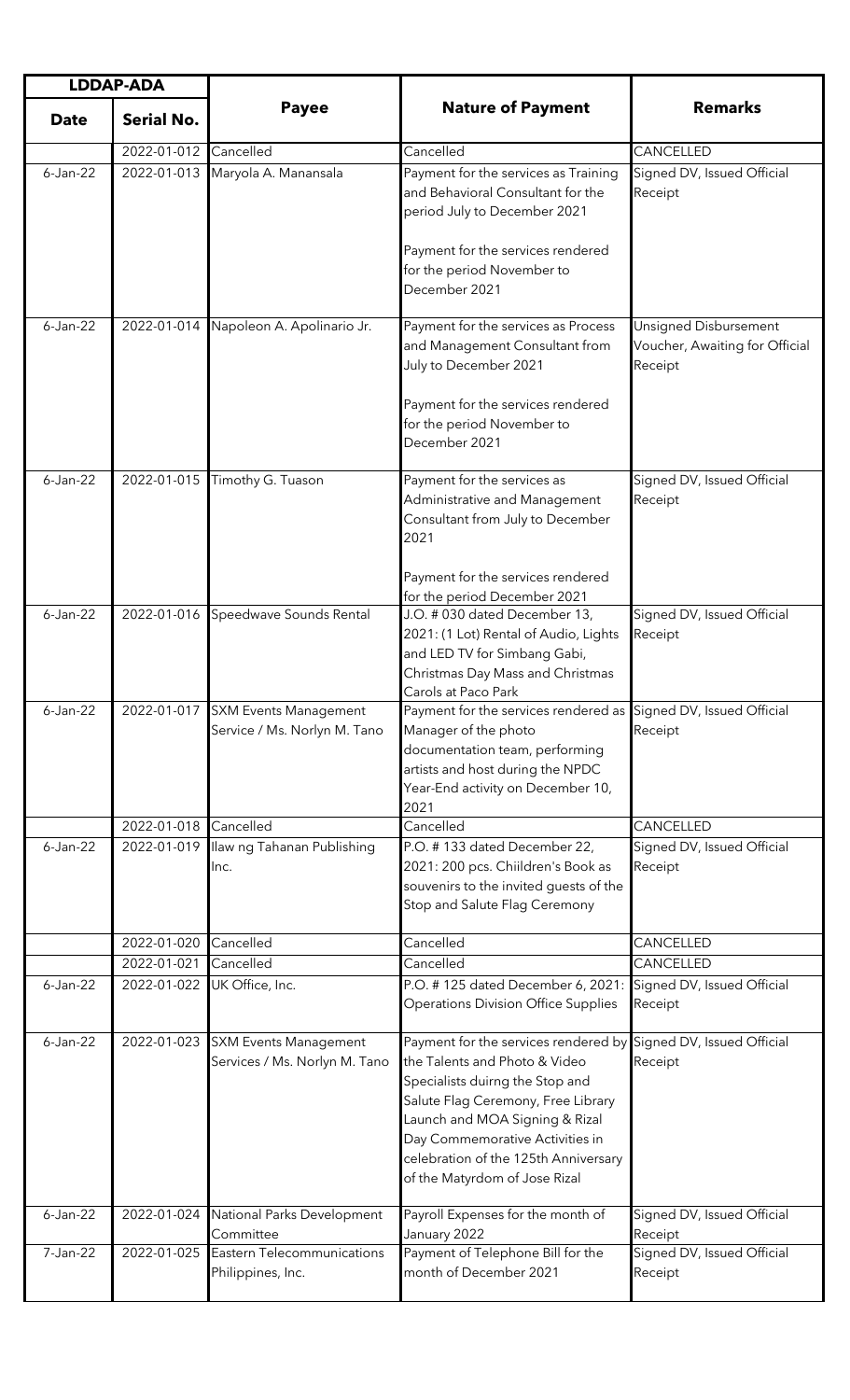| <b>LDDAP-ADA</b> |                   |                                                                    |                                                                                                                                                                                   |                                       |
|------------------|-------------------|--------------------------------------------------------------------|-----------------------------------------------------------------------------------------------------------------------------------------------------------------------------------|---------------------------------------|
| <b>Date</b>      | <b>Serial No.</b> | <b>Payee</b>                                                       | <b>Nature of Payment</b>                                                                                                                                                          | <b>Remarks</b>                        |
| 7-Jan-22         | 2022-01-026       | National Parks Development<br>Committee                            | Payment for the services rendered by Signed DV, Issued Official<br>Job Order personnel for the period<br>of December 25-31, 2021                                                  | Receipt                               |
| 10-Jan-22        | 2022-01-027       | National Parks Development<br>Committee                            | Payment for CUSA of Regular<br>Personnel during the Praise<br>Awarding Ceremony, December 10,<br>2021 & MPD Modified Paskuhan<br>2021, December 24, 2021                          | Signed DV, Issued Official<br>Receipt |
|                  | 2022-01-028       | Cancelled                                                          | Cancelled                                                                                                                                                                         | CANCELLED                             |
|                  | 2022-01-029       | Cancelled                                                          | Cancelled                                                                                                                                                                         | CANCELLED                             |
| 14-Jan-22        | 2022-01-030       | Arsebel Foods Corporation                                          | Payment for the Dinner Meals served<br>during the Mi Ultimo Adios and<br>Martyrdom of Dr. Jose Rizal: A Light<br>and Sound Presentation (Evening<br>Show) dated December 30, 2021 | Signed DV, Issued Official<br>Receipt |
| 14-Jan-22        | 2022-01-031       | Arsebel Foods Corporation                                          | Payment for the Breakfast Meals<br>served during the MOA Signing and<br>Soft Launch of the Rizal Park Mini<br>Library dated December 27, 2021                                     | Signed DV, Issued Official<br>Receipt |
| 18-Jan-22        | 2022-01-032       | HDMF-E-XMDPS                                                       | Pag-Ibig Premium for the month of<br>January 2022                                                                                                                                 | Signed DV, Issued Official<br>Receipt |
| 18-Jan-22        |                   | 2022-01-033 HDMF-E-XMDPS                                           | Payroll Expenses for the month of<br>January 2022                                                                                                                                 | Signed DV, Issued Official<br>Receipt |
| 18-Jan-22        | 2022-01-034       | National Parks Development<br>Committee - Employees<br>Association | Payroll Expenses for the month of<br>January 2022<br>Payment for the NPDC Union dues<br>for the month of January 2022                                                             | Signed DV, Issued Official<br>Receipt |
| 18-Jan-22        | 2022-01-035       | Moriah Apparel Ho, Inc.                                            | $\Omega$                                                                                                                                                                          | Signed DV, Issued Official<br>Receipt |
| 18-Jan-22        |                   | 2022-01-036 MGLF Optical Clinic                                    | Payroll Expenses for the month of<br>January 2022<br>Remittance for Eyeglasses for the<br>month of January 2022                                                                   | Signed DV, Issued Official<br>Receipt |
|                  | 2022-01-037       | Cancelled                                                          | Cancelled                                                                                                                                                                         | CANCELLED                             |
|                  | 2022-01-038       | Cancelled                                                          | Cancelled                                                                                                                                                                         | CANCELLED                             |
|                  | 2022-01-039       | Cancelled                                                          | Cancelled                                                                                                                                                                         | CANCELLED                             |
|                  | 2022-01-040       | Cancelled                                                          | Cancelled                                                                                                                                                                         | CANCELLED                             |
|                  | 2022-01-041       | Cancelled                                                          | Cancelled                                                                                                                                                                         | CANCELLED                             |
| 20-Jan-22        | 2022-01-042       | National Parks Development<br>Committee                            | Payroll Expenses for the month of<br>December 16, 2021 - January 15,<br>2022 (J.A. Cacal) / December 6,<br>2021 to January 5, 2022 (F.M. Tibor)                                   | Signed DV, Issued Official<br>Receipt |
|                  | 2022-01-043       | Cancelled                                                          | Cancelled                                                                                                                                                                         | CANCELLED                             |
| 21-Jan-22        | 2022-01-044       | National Parks Development<br>Committee                            | Payment for CUSA of Job Order<br>personnel during the Praise<br>Awarding Ceremony on December<br>10, 2021                                                                         | Signed DV, Issued Official<br>Receipt |
| 21-Jan-22        | 2022-01-045       | National Parks Development<br>Committee                            | Payment for CUSA of Job Order<br>personnel during the MPD Modified<br>Paskuhan 2021 on December 24,<br>2021                                                                       | Signed DV, Issued Official<br>Receipt |
|                  | 2022-01-046       | Cancelled                                                          | Cancelled                                                                                                                                                                         | CANCELLED                             |
| 21-Jan-22        | 2022-01-047       | National Parks Development<br>Committee                            | Payroll Expense Jobr Order for the<br>month of January 1-15, 2022                                                                                                                 | Signed DV, Issued Official<br>Receipt |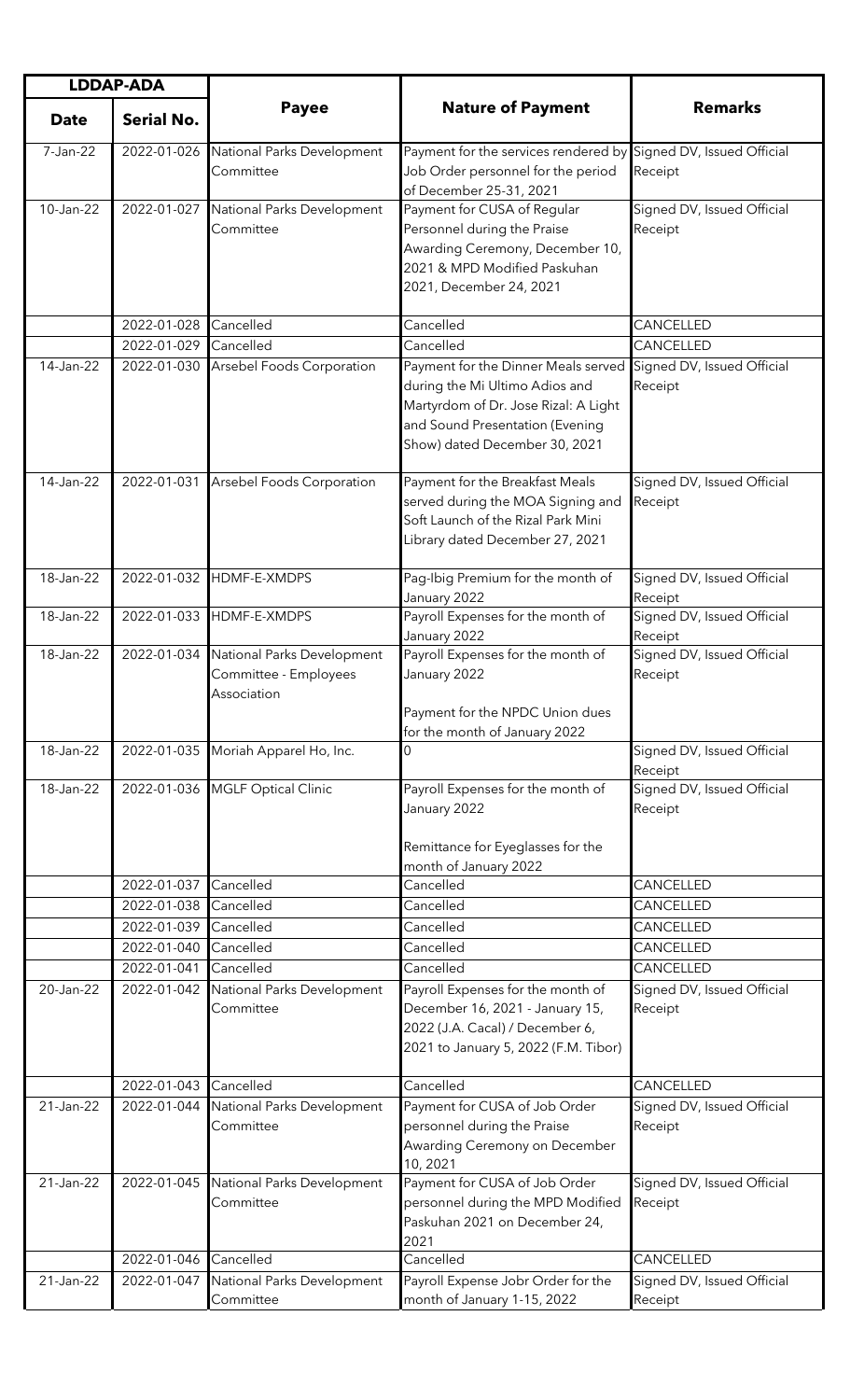| <b>LDDAP-ADA</b> |                   |                                                                |                                                                                                                                                                                                                                        |                                                                    |
|------------------|-------------------|----------------------------------------------------------------|----------------------------------------------------------------------------------------------------------------------------------------------------------------------------------------------------------------------------------------|--------------------------------------------------------------------|
| <b>Date</b>      | <b>Serial No.</b> | <b>Payee</b>                                                   | <b>Nature of Payment</b>                                                                                                                                                                                                               | <b>Remarks</b>                                                     |
| 21-Jan-22        | 2022-01-048       | National Parks Development<br>Committee                        | Payment for the services rendered by<br>Job Order personnel of Geronimo,<br>Lenneth for th e period of December<br>16 - January 15, 2022                                                                                               | Signed DV, Issued Official<br>Receipt                              |
|                  | 2022-02-049       | Cancelled                                                      | Cancelled                                                                                                                                                                                                                              | CANCELLED                                                          |
|                  | 2022-02-050       | Cancelled                                                      | Cancelled                                                                                                                                                                                                                              | CANCELLED                                                          |
|                  | 2022-02-051       | Cancelled                                                      | Cancelled                                                                                                                                                                                                                              | CANCELLED                                                          |
|                  | 2022-02-052       | Cancelled                                                      | Cancelled                                                                                                                                                                                                                              | CANCELLED                                                          |
|                  | 2022-02-053       | Cancelled                                                      | Cancelled                                                                                                                                                                                                                              | CANCELLED                                                          |
| 2-Feb-22         | 2022-02-054       | Rosher's Catering Services                                     | P.O. #127 dated December 9, 2021:<br>Meals for December 2021 Events<br>and Activities (Simbang Gabi, Rizal<br>Day Presentation of Jose Rizal<br>University, Special Walking Tour,<br>Rizal Day Commemoration and Year-<br>End Concert) | Signed DV, Issued Official<br>Receipt                              |
|                  | 2022-02-055       | Cancelled                                                      | Cancelled                                                                                                                                                                                                                              | CANCELLED                                                          |
| 2-Feb-22         | 2022-02-056       | Joemar D. Sajona                                               | Payment of Honoraria as Resource<br>Speaker during the conduct of on-<br>site Computer Literacy Training held<br>on December 21-22,2021                                                                                                | Unsigned Disbursement<br>Voucher, Awaiting for Official<br>Receipt |
| 2-Feb-22         | 2022-02-057       | Fortune Amaris Diagnostic<br>Center                            | Payment for the Annual Physical<br>Examination (APE) 2021 of the NPDC<br>personnel from December 2, 2021 to<br>December 3, 2021                                                                                                        | Signed DV, Issued Official<br>Receipt                              |
| $2$ -Feb-22      | 2022-02-058       | <b>JED Advertising</b>                                         | P.O #126 dated December 7, 2021:<br>Maintenance works signages to be<br>installed at the park                                                                                                                                          | Signed DV, Issued Official<br>Receipt                              |
| 2-Feb-22         | 2022-02-059       | <b>Ombre Graphics Printing</b><br>Services                     | P.O. #132 dated December 21,<br>2021: Sintra Board signages for the<br>Stop and Salute Flag Ceremony                                                                                                                                   | Signed DV, Issued Official<br>Receipt                              |
| 2-Feb-22         | 2022-02-060       | JSA, Inc.                                                      | Contract Agreement No. 037 Series<br>of 2021: Provision of Ground<br>Maintenance Services from February<br>1 to December 31, 2021                                                                                                      | Unsigned Disbursement<br>Voucher, Awaiting for Official<br>Receipt |
|                  | 2022-02-061       | Cancelled                                                      | Cancelled                                                                                                                                                                                                                              | CANCELLED                                                          |
|                  | 2022-02-062       | Cancelled                                                      | Cancelled                                                                                                                                                                                                                              | CANCELLED                                                          |
|                  | 2022-02-063       | Cancelled                                                      | Cancelled                                                                                                                                                                                                                              | CANCELLED                                                          |
|                  | 2022-02-064       | Cancelled                                                      | Cancelled                                                                                                                                                                                                                              | CANCELLED                                                          |
|                  | 2022-02-065       | Cancelled                                                      | Cancelled                                                                                                                                                                                                                              | CANCELLED                                                          |
| $2$ -Feb-22      | 2022-02-066       | Rowena Panganiban Dioquino<br>Khonghun RPD Chem<br>Enterprises | PO#121 dated December 2, 2021 :<br>5000 pcs. Biodegradable Plastic<br>Garbage Bag                                                                                                                                                      | Signed DV, Issued Official<br>Receipt                              |
|                  | 2022-02-067       | Cancelled                                                      | Cancelled                                                                                                                                                                                                                              | CANCELLED                                                          |
| 2-Feb-22         | 2022-02-068       | CBII Philippines International,<br>Inc.                        | Service Agreement No. 038, Series of Signed DV, Issued Official<br>2021: Provision of Janitorial Services<br>for the period February 1 to<br>December 31, 2021<br>Janitorial services for the period                                   | Receipt                                                            |
|                  | 2022-02-069       | Cancelled                                                      | December 1 to 31, 2021<br>Cancelled                                                                                                                                                                                                    | CANCELLED                                                          |
|                  | 2022-02-070       | Cancelled                                                      | Cancelled                                                                                                                                                                                                                              | CANCELLED                                                          |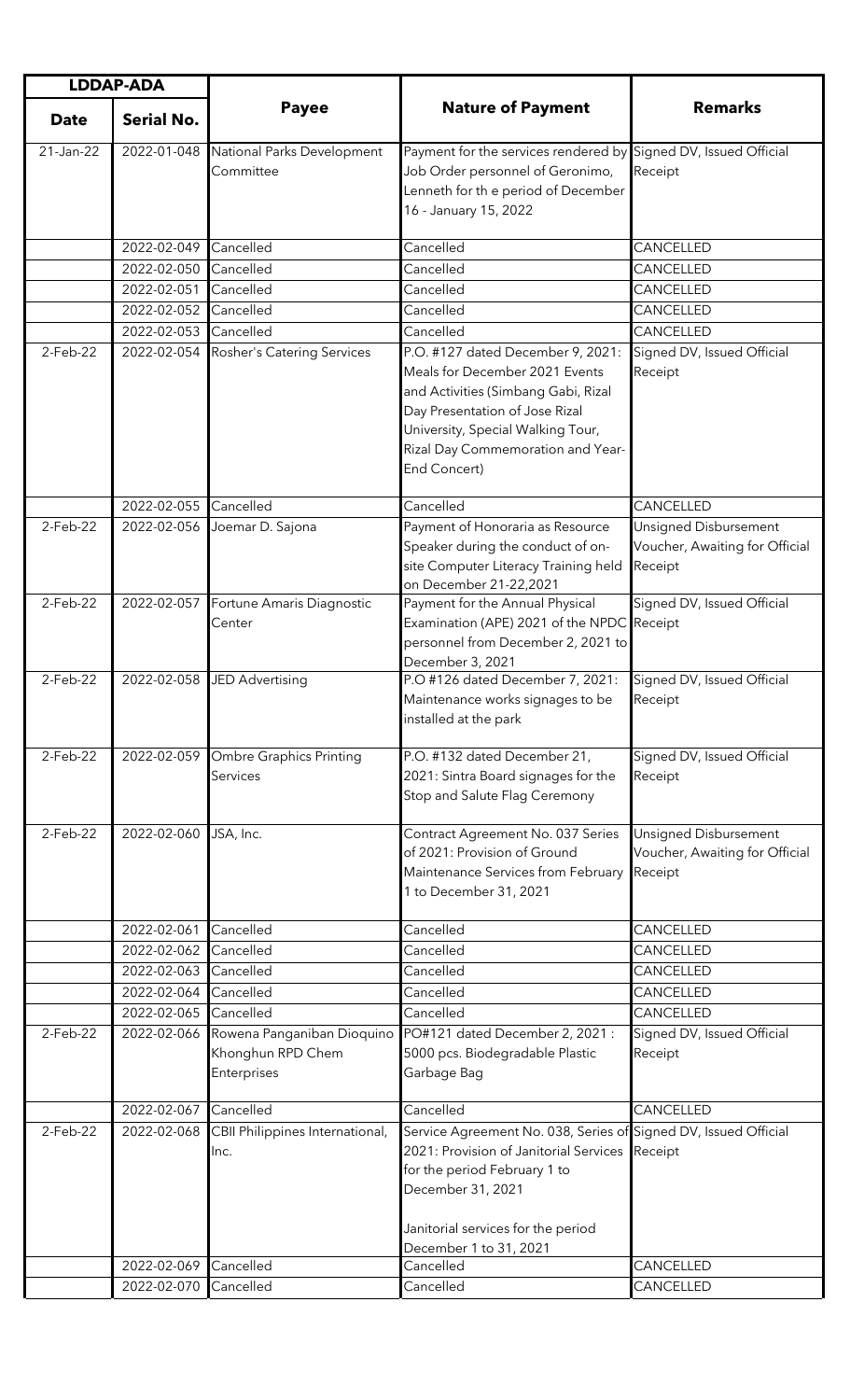| <b>LDDAP-ADA</b> |                   |                                                               |                                                                                                                                                                                                                     |                                       |
|------------------|-------------------|---------------------------------------------------------------|---------------------------------------------------------------------------------------------------------------------------------------------------------------------------------------------------------------------|---------------------------------------|
| <b>Date</b>      | <b>Serial No.</b> | <b>Payee</b>                                                  | <b>Nature of Payment</b>                                                                                                                                                                                            | <b>Remarks</b>                        |
| $2$ -Feb-22      | 2022-02-071       | Ryan T. Pascual / Rypas<br>Enterprises                        | J.O. #025 dated October 28, 2021:<br>(1 lot) Rental of 6ft & 4ft High<br>Outdoor Multi-color Static Nativity<br>Scene Set from November 10, 2021<br>to January 6, 2022                                              | Signed DV, Issued Official<br>Receipt |
| $2-Feb-22$       | 2022-02-072       | Archiestic Events Production                                  | Payment for the Event Organizer<br>Simeona F. Chanyunco Lahing<br>Kayumanggi Mananayaw Inc. for the<br>concert at the Park for January 2022                                                                         | Signed DV, Issued Official<br>Receipt |
| $2-Feb-22$       | 2022-02-073       | <b>DEX-SAL Builders</b>                                       | Contract Agreement No. 92: Site<br>Preparation and Improvement of<br>Breastfeeding, Child-minding<br>Center, First Aid Clinic and<br>Counseling Center of the Kweba -<br>Phase 1 Ground Floor                       | Signed DV, Issued Official<br>Receipt |
|                  | 2022-02-074       | Cancelled                                                     | <b>First Progress Billing</b><br>Cancelled                                                                                                                                                                          | CANCELLED                             |
| 3-Feb-22         | 2022-02-075       | National Parks Development<br>Committee                       | Payroll Expense of Freddie M. Tibor<br>for the month of January 6-31, 2022<br>Payroll Expenses for the month of<br>January 16-31, 2022(J.A. Cacal)<br>January 6 to 31, 2022 (F.M. Tibor)                            | Signed DV, Issued Official<br>Receipt |
| 3-Feb-22         | 2022-02-076       | Lorem Ipsum Consulting Inc.                                   | Payment for Honoraria for the<br>Launching of the New Brand and<br>Promotional Video for the Park                                                                                                                   | Signed DV, Issued Official<br>Receipt |
|                  | 2022-02-077       | Cancelled                                                     | Cancelled                                                                                                                                                                                                           | CANCELLED                             |
| 7-Feb-22         | 2022-02-078       | Industron Incorporated                                        | Service provider for the Operation<br>and Maintenance of the<br>Choreographed Musical Dancing<br>Fountain for the period January 1 to<br>January 31, 2022 (extension of<br>contract)                                | Signed DV, Issued Official<br>Receipt |
|                  | 2022-02-079       | Cancelled                                                     | Cancelled                                                                                                                                                                                                           | CANCELLED                             |
| 7-Feb-22         | 2022-02-080       | Manila Hotel Corporation                                      | Payment of Extraordinary expenses<br>for the Stop and Salute Flag Raising<br>Ceremony on December 27, 2021                                                                                                          | Signed DV, Issued Official<br>Receipt |
| 7-Feb-22         | 2022-02-081       | Roberto E. Tan                                                | Terminal Leave Benefits of Mr.<br>Roberto E. Tan who complusary<br>retired on August 10, 2021                                                                                                                       | Signed DV, Issued Official<br>Receipt |
| 7-Feb-22         | 2022-02-082       | Eastern Telecommunications<br>Philippines, Inc.               | Payment of Telephone Bill for the<br>period January 1-31, 2022                                                                                                                                                      | Signed DV, Issued Official<br>Receipt |
| 7-Feb-22         | 2022-02-083       | National Parks Development<br>Committee                       | Payroll Expense Job Order for the<br>month of January 16-31, 2022                                                                                                                                                   | Signed DV, Issued Official<br>Receipt |
| 8-Feb-22         | 2022-02-084       | Timothy G. Tuason                                             | Payment for the services as<br>Administrative and Management<br>Consultant from January to June<br>2022<br>Payment for the services rendered as<br>Administrative Management<br>Consultant for the month of January | Signed DV, Issued Official<br>Receipt |
| 8-Feb-22         | 2022-02-085       | Christian Joshua L. Barros /<br>Berachah Advertising Services | 2022<br>PO#098 dated October 22, 2021:<br>Procurement of props for the<br>Halloween 2021 celebration                                                                                                                | Signed DV, Issued Official<br>Receipt |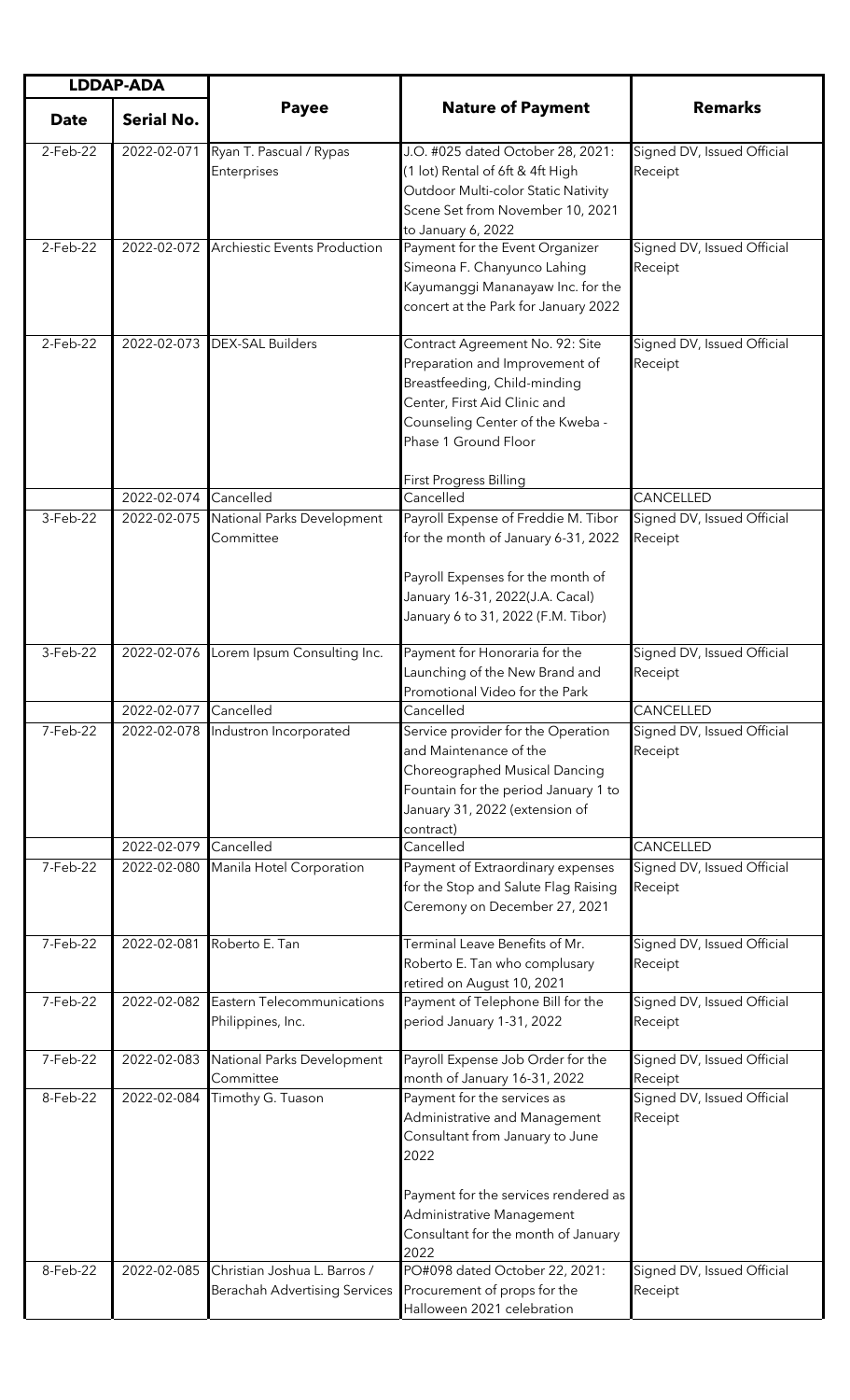| <b>LDDAP-ADA</b> |                   |                                                               |                                                                                                                                                                                                                                                    |                                       |
|------------------|-------------------|---------------------------------------------------------------|----------------------------------------------------------------------------------------------------------------------------------------------------------------------------------------------------------------------------------------------------|---------------------------------------|
| <b>Date</b>      | <b>Serial No.</b> | <b>Payee</b>                                                  | <b>Nature of Payment</b>                                                                                                                                                                                                                           | <b>Remarks</b>                        |
| 8-Feb-22         | 2022-02-086       | National Parks Development<br>Committee                       | Payment for CUSA of Job Order<br>Personnel during the Wreath Laying<br>Ceremony on January 16, 2022                                                                                                                                                | Signed DV, Issued Official<br>Receipt |
| 8-Feb-22         | 2022-02-087       | <b>SXM Events Management</b><br>Services / Ms. Norlyn M. Tano | Payment for the celebration of<br>Chinese New Year & Monthly Activity Receipt<br>at the Chinese Garden for the month<br>of February                                                                                                                | Signed DV, Issued Official            |
| 8-Feb-22         | 2022-02-088       | Meyer's Foods and Services,<br>Inc.                           | Meals for the guests and uniformed<br>personnel that will assists during the<br>Stop and Salute Flag Ceremony on<br>November 22 and December 27,<br>2021                                                                                           | Signed DV, Issued Official<br>Receipt |
|                  | 2022-02-089       | Cancelled                                                     | Cancelled                                                                                                                                                                                                                                          | CANCELLED                             |
| 9-Feb-22         | 2022-02-090       | Zenly A. Diansuy                                              | Payment for the services as manager<br>of video production team,<br>performing artists and host for the<br>online edition of Paco Park Presents<br>for the month of January 2022                                                                   | Signed DV, Issued Official<br>Receipt |
| 9-Feb-22         | 2022-02-091       | Zenly A. Diansuy                                              | Payment for the services as manager<br>of the resource speaker and host for<br>the two episodes of<br>PARKonversations project for the<br>month of January 2022                                                                                    | Signed DV, Issued Official<br>Receipt |
| 9-Feb-22         |                   | 2022-02-092 National Parks Development<br>Committee           | Payroll expense of Ma. Irene Anjelica Signed DV, Issued Official<br>B. Togonon for the month of January Receipt<br>6 to February 4, 2022                                                                                                           |                                       |
| 9-Feb-22         |                   | 2022-02-093 National Parks Development<br>Committee           | Payroll expenses (last pay) of Mr.<br>Ricardo Santos for the period<br>November 1-15, 2021                                                                                                                                                         | Signed DV, Issued Official<br>Receipt |
|                  | 2022-02-094       | Cancelled                                                     | Cancelled                                                                                                                                                                                                                                          | CANCELLED                             |
|                  | 2022-02-095       | Cancelled                                                     | Cancelled                                                                                                                                                                                                                                          | CANCELLED                             |
| 10-Feb-22        | 2022-02-096       | National Parks Development<br>Committee                       | Payroll Expenses for the month of<br>February 2022                                                                                                                                                                                                 | Signed DV, Issued Official<br>Receipt |
|                  | 2022-02-097       | Cancelled                                                     | Cancelled                                                                                                                                                                                                                                          | CANCELLED                             |
| 14-Feb-22        | 2022-02-098       | Benjamin E. Catindig, Jr.                                     | Payment for the services rendered as<br>Graphics Design Consultant for the<br>month of January to June 2022.<br>Payment for the services rendered as<br>Graphics Design Consultant for the<br>month of January 2022.                               | Signed DV, Issued Official<br>Receipt |
| 14-Feb-22        |                   | 2022-02-099 Maria Divina G. Reyes                             | Payment for the services rendered as Signed DV, Issued Official<br>Communication Consultant for the<br>month of January 2022 to June 2022.<br>Payment for the services rendered as<br>Communicationas Consultant for the<br>month of January 2022. | Receipt                               |
| 14-Feb-22        | 2022-02-100       | Micro Image International<br>Corporation                      | JO #026 dated November 10, 2021:<br>Assessment fee for the repair and<br>maintenance of printers (CPAD, PMD<br>& COA)                                                                                                                              | Signed DV, Issued Official<br>Receipt |
| 14-Feb-22        | 2022-02-101       | National Parks Development<br>Committee                       | Payment for CUSA of Regular<br>Personnel during with wreath Laying<br>Ceremony on January 16, 2022.                                                                                                                                                | Signed DV, Issued Official<br>Receipt |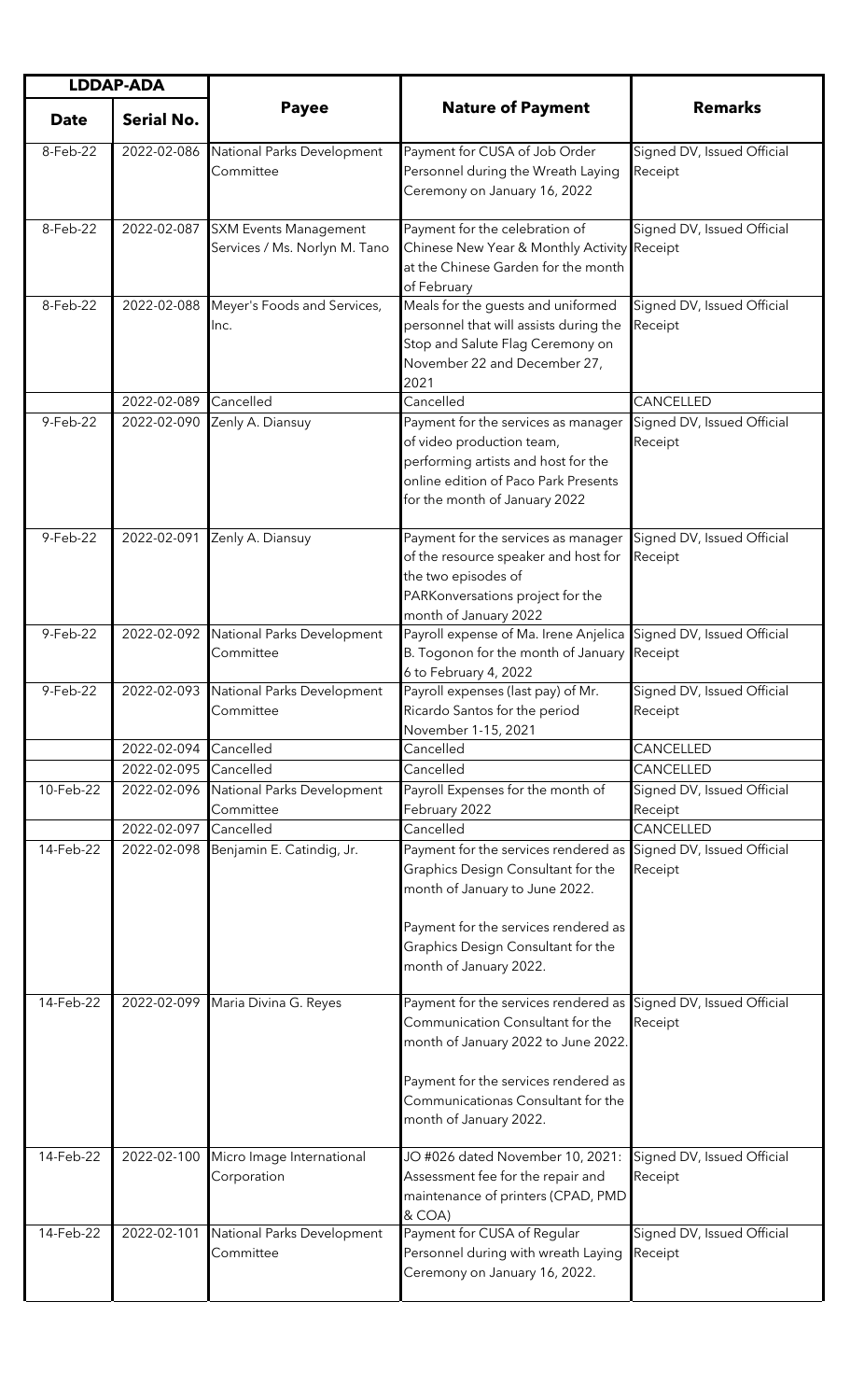| <b>LDDAP-ADA</b> |                   |                                                                    |                                                                                                                                                                                                                          |                                                                    |
|------------------|-------------------|--------------------------------------------------------------------|--------------------------------------------------------------------------------------------------------------------------------------------------------------------------------------------------------------------------|--------------------------------------------------------------------|
| <b>Date</b>      | <b>Serial No.</b> | <b>Payee</b>                                                       | <b>Nature of Payment</b>                                                                                                                                                                                                 | <b>Remarks</b>                                                     |
| 15-Feb-22        | 2022-02-102       | <b>Association of Goverment</b><br>Internal Auditors, Inc.         | Payment for the Registration fee the<br>virtual training on Basic Accounting<br>and Internal Control for Non-<br>Accountants Training on February 16-<br>18, 2022.                                                       | Signed DV, Issued Official<br>Receipt                              |
| 15-Feb-22        | 2022-02-103       | Christian Joshua L Barros/<br><b>Berachah Advertising Services</b> | PO # dated January 12, 2022:<br>Payment for the Chair covers used in<br>various events and activities of the<br>agency at Rizal and Paco Park.                                                                           | Signed DV, Issued Official<br>Receipt                              |
| 15-Feb-22        | 2022-02-104       | National Parks Development<br>Committee - Employees<br>Association | Payment for the NPDC Union dues<br>for the month of February 2022                                                                                                                                                        | Signed DV, Issued Official<br>Receipt                              |
| 15-Feb-22        | 2022-02-105       | <b>MGLF Optical Clinic</b>                                         | Remittance for eyeglasses for month<br>of February 2022                                                                                                                                                                  | Signed DV, Issued Official<br>Receipt                              |
| 15-Feb-22        | 2022-02-106       | Philippine Trade Training<br>Center                                | Payment for the participation of Ms.<br>Pamela Anne T. Calabio and Mr.<br>Rhodele D. Gabac to the Training on<br>How to become and Effective ISO<br>9001:2015 Document Controller on<br>February 9,2022                  | Unsigned Disbursement<br>Voucher, Awaiting for Official<br>Receipt |
|                  | 2022-02-107       | Cancelled                                                          | Cancelled                                                                                                                                                                                                                | CANCELLED                                                          |
| 16-Feb-22        | 2022-02-108       | HDMF-E-XMDPS                                                       | Payroll Expenses for the month of<br>February 2022<br>Multi-purpose<br>loan/emergency/calamity loan<br>remittance for the month of February<br>2022                                                                      | Signed DV, Issued Official<br>Receipt                              |
| 16-Feb-22        |                   | 2022-02-109 HDMF-E-XMDPS                                           | Pag-ibig Premium for the month of<br>February 2022                                                                                                                                                                       | Signed DV, Issued Official<br>Receipt                              |
| 16-Feb-22        | 2022-02-110       | Philippine Trade Training<br>Center                                | Payment for the Participation of Ms.<br>Rica D. Pantalunan and Ms. Daniele<br>Paola C. Guan to the Training on<br><b>Effective Communication and</b><br>Presentation Skills on February 16,<br>2022                      | Signed DV, Issued Official<br>Receipt                              |
| 16-Feb-22        | 2022-02-111       | <b>Association of Goverment</b><br>Internal Auditors, Inc.         | Payment for the participation of Mr.<br>Herbert G. Esquibal to the Training<br>on Updates on Tax Rules on March<br>01 to 04, 2022                                                                                        | Unsigned Disbursement<br>Voucher, Awaiting for Official<br>Receipt |
|                  | 2022-02-112       | Cancelled                                                          | Cancelled                                                                                                                                                                                                                | CANCELLED                                                          |
| 18-Feb-22        | 2022-02-113       | Armando C. Cabrera                                                 | Payment for the services as manager<br>of the video production team;<br>Performing and spoken word artists<br>and swab team for the Uso Pa Ba Ang<br>Harana! and Valentine's Day Special<br>Concert on February 14, 2022 | Signed DV, Issued Official<br>Receipt                              |
| 21-Feb-22        | 2022-02-114       | Agency, Inc.                                                       | Vigilant Investigative & Security Service provider for Security Services<br>for the period January 1 to January<br>31, 2022 (extension of contract)                                                                      | Signed DV, Issued Official<br>Receipt                              |
|                  | 2022-02-115       | Cancelled                                                          | Cancelled                                                                                                                                                                                                                | CANCELLED                                                          |
| 21-Feb-22        | 2022-02-116       | Cecille Lorenzana Romero                                           | Reimbursement for the year-end<br>tokens given to partner agencies of<br>NPDC last December 31, 2021                                                                                                                     | Signed DV, Issued Official<br>Receipt                              |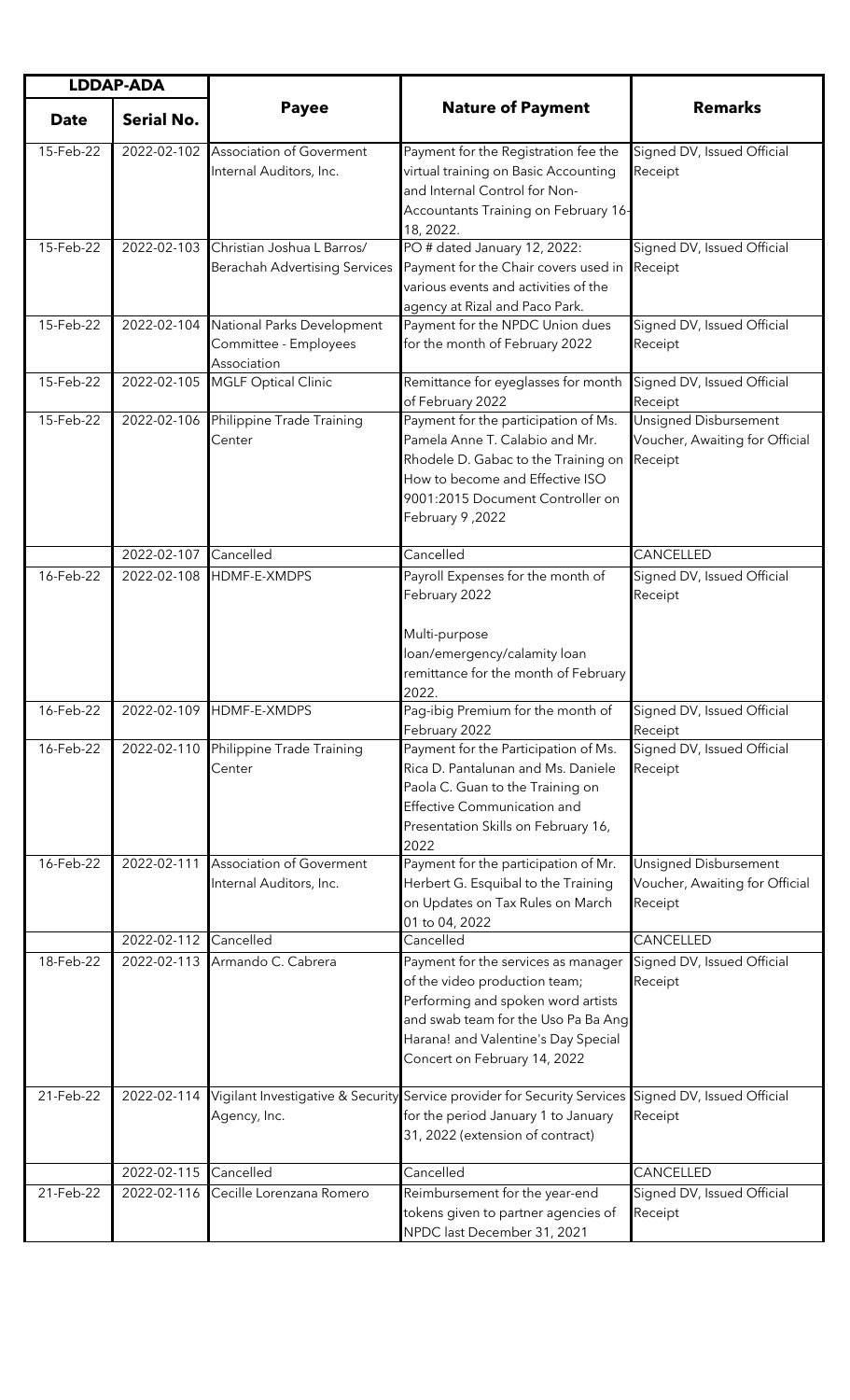| <b>LDDAP-ADA</b> |                            |                                                                             |                                                                                                                                                                                                                              |                                                                    |
|------------------|----------------------------|-----------------------------------------------------------------------------|------------------------------------------------------------------------------------------------------------------------------------------------------------------------------------------------------------------------------|--------------------------------------------------------------------|
| <b>Date</b>      | <b>Serial No.</b>          | <b>Payee</b>                                                                | <b>Nature of Payment</b>                                                                                                                                                                                                     | <b>Remarks</b>                                                     |
| 21-Feb-22        | 2022-02-117                | <b>CSC Training Fund</b>                                                    | Payment for the participation of Ms.<br>Reina B. Jara and Ms. Florizza P.<br>Buclatin to the training on<br>Developmental Conversations for                                                                                  | Unsigned Disbursement<br>Voucher, Awaiting for Official<br>Receipt |
| 21-Feb-22        | 2022-02-118                | National Parks Development<br>Committee                                     | Leaders on March 7 to 31, 2022<br>Payroll Expense Job Order for the<br>month of February 1-15, 2022                                                                                                                          | Signed DV, Issued Official<br>Receipt                              |
| 22-Feb-22        | 2022-02-119                | <b>Viva Sales Enterprises</b>                                               | P.O. #11 dated February, 2022:<br>Payment for the supplies for the<br>construction of various designs and<br>decorations for the celebration of<br>Valentine's day at Rizal Park Luneta                                      | Signed DV, Issued Official<br>Receipt                              |
|                  | 2022-03-121<br>2022-03-122 | Cancelled<br>Cancelled                                                      | Cancelled<br>Cancelled                                                                                                                                                                                                       | CANCELLED<br>CANCELLED                                             |
| 1-Mar-22         | 2022-03-123                | Macjab Industrial Chemical<br>Products Wholesaling                          | P.O.#013 dated February 8, 2022:<br>Procurement of COVID-19 response<br>items for the 1st Quarter of 2022                                                                                                                    | Signed DV, Issued Official<br>Receipt                              |
| 1-Mar-22         |                            | 2022-03-124 New United Plumbing Services                                    | J.O. # 032 dated December 21,<br>2021: Rental and Provision of<br>Portalets for the Holiday Season                                                                                                                           | Signed DV, Issued Official<br>Receipt                              |
| 1-Mar-22         | 2022-03-125                | Macjab Industrial Chemical<br>Products Wholesaling                          | P.O.#010 dated February 07, 2022:<br>Purchase of Supplies and Materials<br>for 1st Quarter of 2022                                                                                                                           | Signed DV, Issued Official<br>Receipt                              |
| 1-Mar-22         | 2022-03-126                | Roberto F. Mangali / Rofman<br>Trading                                      | P.O. #134 dated December 22,<br>2021: Supplies and materials for the<br>enhancement of Rizal Park's<br>transformer to main power<br>distribution lines and electric fixtures<br>of various park facilities and<br>structures | Unsigned Disbursement<br>Voucher, Awaiting for Official<br>Receipt |
| 1-Mar-22         |                            | 2022-03-127 R. Casison Catering Services                                    | Payment for packed meals served<br>during the Kamustahan Sessions last<br>07 December 2021                                                                                                                                   | Signed DV, Issued Official<br>Receipt                              |
| 1-Mar-22         | 2022-03-128                | CD Technologies Asia, Inc.                                                  | P.O. #122 dated December 3, 2021:<br>One (1) year subscription for<br>Electronic Legal Research Materials/<br>Library (Laws and Jurisprudence and<br>Civil Service)                                                          | Signed DV, Issued Official<br>Receipt                              |
| 1-Mar-22         | 2022-03-129                | Goodlinks Staffers Gen Mdse<br><b>Maint Svcs</b>                            | P.O. #120 dated December 1, 2021:<br>Procurement of ICT supplies and<br>materials not available at PS                                                                                                                        | Signed DV, Issued Official<br>Receipt                              |
| 1-Mar-22         | 2022-03-130                | Vigilant Investigative & Security Service Agreement No. 39:<br>Agency, Inc. | Procurement of Security Services for<br>the period March to December 2021.<br>Payment for the month of December<br>2021.                                                                                                     | Signed DV, Issued Official<br>Receipt                              |
| 1-Mar-22         | 2022-03-131                | Information Technology<br>Solutions                                         | Darlito Abacon Gloria / Degtek P.O. # 129 dated December 15,<br>2021: AutoCAD LT 2022<br>Commercial New Single-user ELD<br>Annual Subscripton                                                                                | Signed DV, Issued Official<br>Receipt                              |
| 1-Mar-22         | 2022-03-132                | Triple J Tire Supply                                                        | P.O. #136 dated December 24,<br>2021: Tools and supplies for the<br>maintenance of service vehicles                                                                                                                          | Unsigned Disbursement<br>Voucher, Awaiting for Official<br>Receipt |
| 1-Mar-22         | 2022-03-133                | Arsebel Foods Corporation                                                   | Reimbursement of the<br>Representation Expenses for the<br>month of April to December 2021                                                                                                                                   | Signed DV, Issued Official<br>Receipt                              |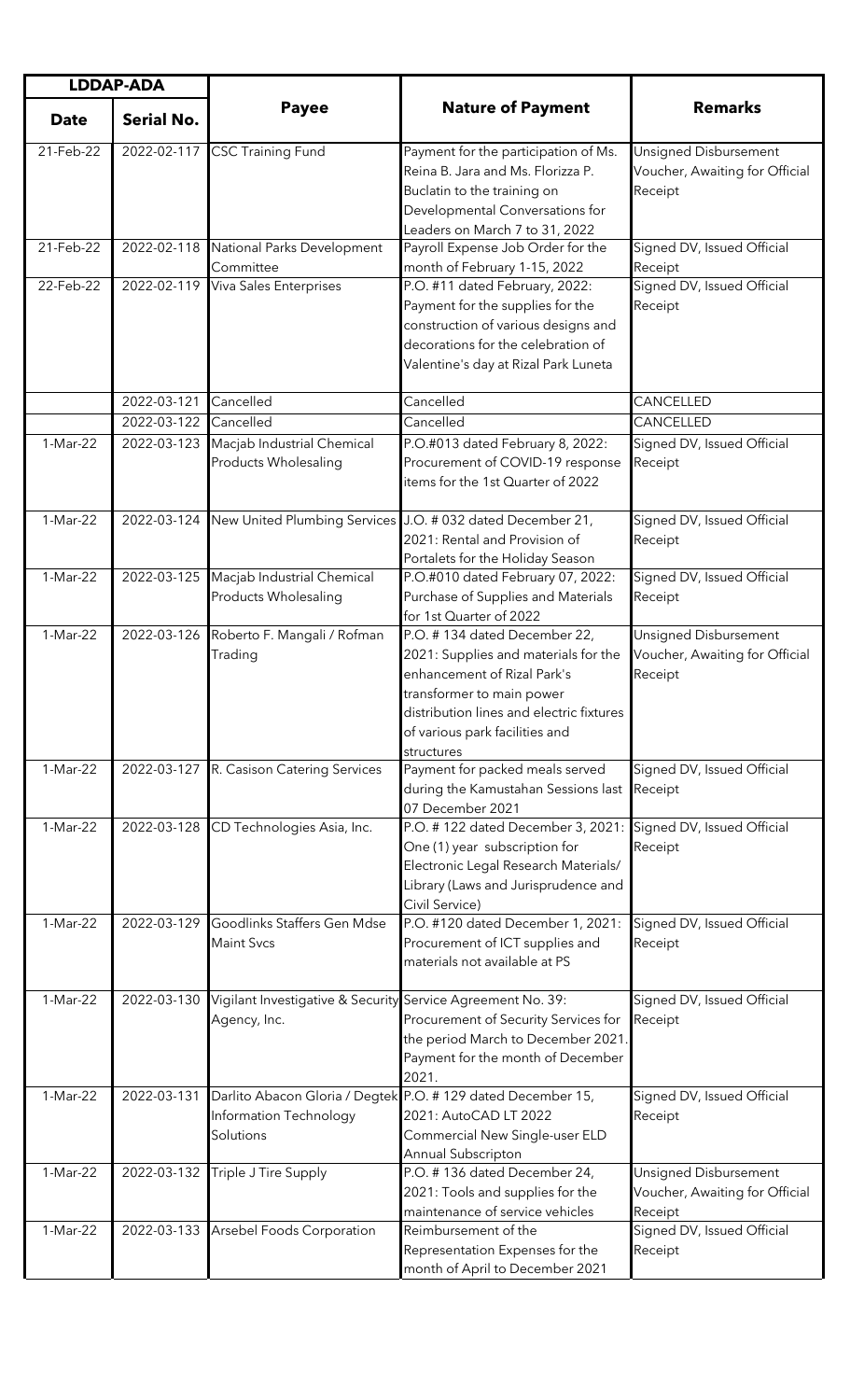| <b>LDDAP-ADA</b> |                   |                                                          |                                                                                                                                                                                                                            |                                                                    |
|------------------|-------------------|----------------------------------------------------------|----------------------------------------------------------------------------------------------------------------------------------------------------------------------------------------------------------------------------|--------------------------------------------------------------------|
| <b>Date</b>      | <b>Serial No.</b> | <b>Payee</b>                                             | <b>Nature of Payment</b>                                                                                                                                                                                                   | <b>Remarks</b>                                                     |
| 1-Mar-22         | 2022-03-134       | Agency, Inc.                                             | Vigilant Investigative & Security Additional augmentation of Security<br>Guards from December 11-31, 2021                                                                                                                  | Signed DV, Issued Official<br>Receipt                              |
| 1-Mar-22         | 2022-03-135       | Good Son Water Refilling<br>Station                      | P.O. # 006 dated January 20,2021:<br>Supply of mineral drinking water for<br>one (1) year<br>265 capsules for the month of<br>December 2021                                                                                | Signed DV, Issued Official<br>Receipt                              |
| 1-Mar-22         |                   | 2022-03-136 Luzon Sales Co., Inc.                        | P.O. #131 dated December 20,<br>2021: Supply and Delivery of various<br>Construction Supplies for the<br>Playground Equipment at the<br>Chinese Garden                                                                     | Signed DV, Issued Official<br>Receipt                              |
| 1-Mar-22         | 2022-03-137       | Viva Sales Enterprises                                   | P.O. #135 dated December 23,<br>2021: Supplies for the fabrication of<br>Free Library structure                                                                                                                            | Signed DV, Issued Official<br>Receipt                              |
| 1-Mar-22         | 2022-03-138       | CBII Philippines International,<br>Inc.                  | Augmentation of Janitorial Services<br>personnel during the weekends,<br>holiday season and transfer of<br>offices. Augmentation of Janitorial<br>Services for the period December 1<br>to 31, 2021.                       | Signed DV, Issued Official<br>Receipt                              |
| 1-Mar-22         |                   | 2022-03-139 Nene's Flower Shop                           | P.O. #130 dated December 16,<br>2021: Floral wreath & assorted<br>flowers for the 125th Rizal Day<br>commemoration                                                                                                         | Unsigned Disbursement<br>Voucher, Awaiting for Official<br>Receipt |
| 1-Mar-22         | 2022-03-140       | Macjab Industrial Chemical<br>Products Wholesaling       | Payment for the COVID-19 response<br>supplies for NPDC                                                                                                                                                                     | Signed DV, Issued Official<br>Receipt                              |
| 1-Mar-22         |                   | 2022-03-141 Speedwave Sounds Rental                      | P.O. #138 dated December 29,<br>2021: Enhancement of audio<br>equipment at the Rizal Park Open-Air<br>Auditorium                                                                                                           | Signed DV, Issued Official<br>Receipt                              |
| 1-Mar-22         |                   | 2022-03-142 E-Blackboards Learning and<br>Solutions Inc. | Payment for the participation of Mr.<br>Carlo Niel P. Barangtay and Ms.<br>Carmela Jhoie A. Calubaquib to the<br>Philgeps Training for Phase 1 on<br>February 28 to March 01, 2022                                         | Unsigned Disbursement<br>Voucher, Awaiting for Official<br>Receipt |
| 1-Mar-22         | 2022-03-143       | National Parks Development<br>Committee                  | Payment of Year-End Bonus for FY<br>2021 of Carlo Barangtay (Newly<br>Hired)                                                                                                                                               | Signed DV, Issued Official<br>Receipt                              |
| 1-Mar-22         | 2022-03-144       | Napoleon A. Apolinario Jr.                               | Payment for the Consultancy Services Signed DV, Issued Official<br>as Process and Management<br>Consultant of Mr. Napoleon A.<br>Apolinario for the period of January<br>to June 2022<br>Payment for the services rendered | Receipt                                                            |
| 1-Mar-22         | 2022-03-145       | National Parks Development<br>Committee                  | for the month of January 2022<br>Payment for the services rendered by<br>Ms. Renee Isabel Alfornon from                                                                                                                    | Signed DV, Issued Official<br>Receipt                              |
| 1-Mar-22         | 2022-03-146       | Zenly A. Diansuy                                         | February 05-15, 2022<br>Payment for the services as Manager<br>of the Resource Speaker and host for Receipt<br>the two episodes of<br>PARKonversations Project for the<br>month of February 2022                           | Signed DV, Issued Official                                         |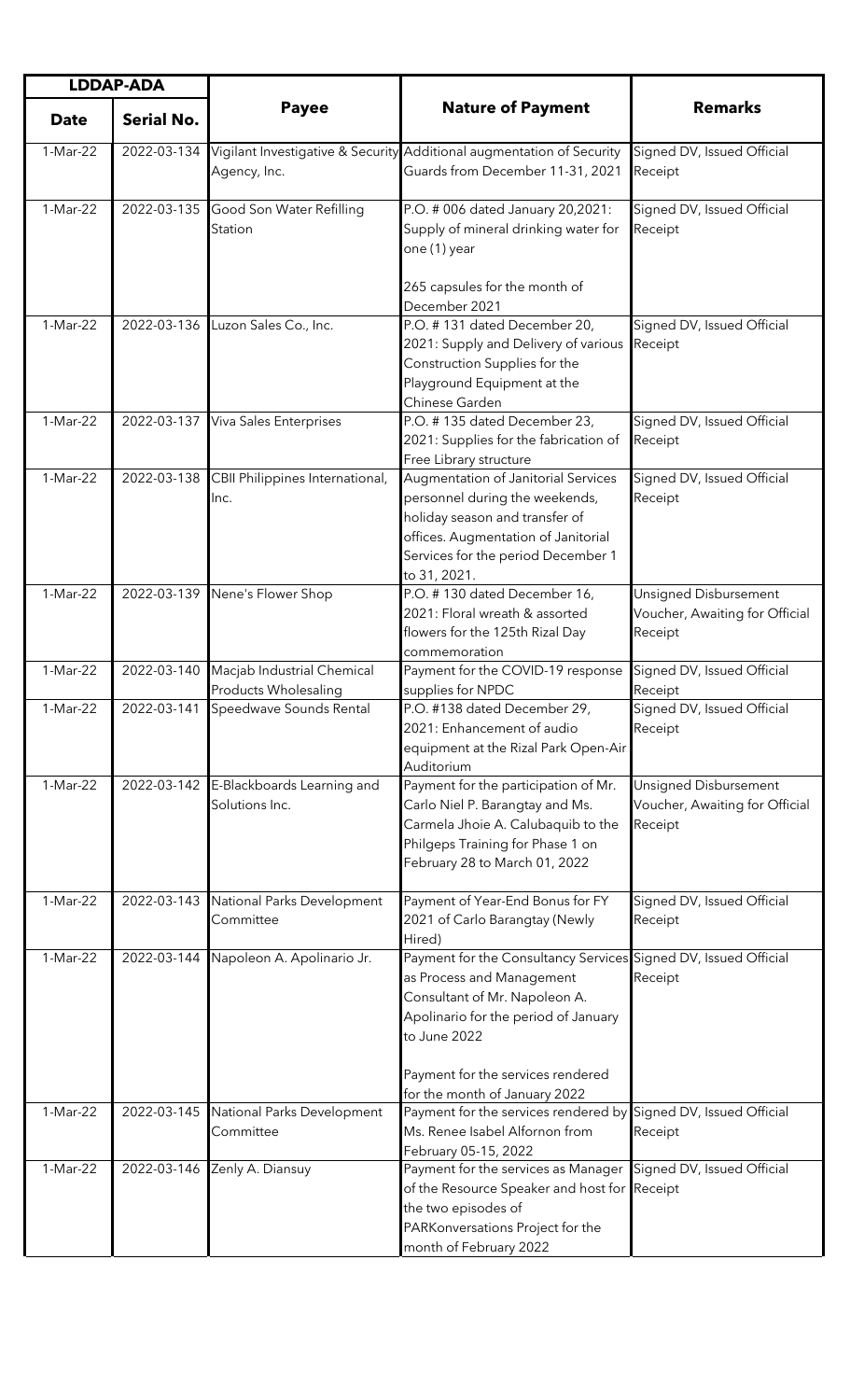| <b>LDDAP-ADA</b> |                   |                                                                    |                                                                                                                                                                                                                                                     |                                       |
|------------------|-------------------|--------------------------------------------------------------------|-----------------------------------------------------------------------------------------------------------------------------------------------------------------------------------------------------------------------------------------------------|---------------------------------------|
| <b>Date</b>      | <b>Serial No.</b> | <b>Payee</b>                                                       | <b>Nature of Payment</b>                                                                                                                                                                                                                            | <b>Remarks</b>                        |
| 2-Mar-22         | 2022-03-147       | <b>SXM Events Management</b><br>Services / Norlyn M. Tano          | Payment for the documentation team Signed DV, Issued Official<br>in the commemoration of the 150th<br>Anniversary of the Martyrdom of<br>Gomburza on February 17,2022                                                                               | Receipt                               |
| 2-Mar-22         |                   | 2022-03-148 Arsebel Foods Corporation                              | Payment for the packed breakfast<br>meal for the commemoration of the<br>150th Martyrdom of Gomburza<br>dated February 17, 2022                                                                                                                     | Signed DV, Issued Official<br>Receipt |
| 2-Mar-22         |                   | 2022-03-149 Arsebel Foods Corporation                              | Payment for the packed snacks and<br>meals for the preparation and<br>conduct of Valentine's Day activities<br>from February 11-14, 2022                                                                                                            | Signed DV, Issued Official<br>Receipt |
| 2-Mar-22         | 2022-03-150       | Super-Aire Refrigeration &<br>Contractors, Inc.                    | J.O. #035 dated December 23, 2021:<br>Supply and installation of new air-<br>conditioning unit including feeder<br>line (NPDC Planetarium Offices)                                                                                                  | Signed DV, Issued Official<br>Receipt |
| 3-Mar-22         | 2022-03-151       | Cecille Lorenzana Romero                                           | Reimbursment of Extraordinary<br>Expenses of the Office of the<br>Executive Director for the period of<br>June to August 2021                                                                                                                       | Signed DV, Issued Official<br>Receipt |
| 3-Mar-22         | 2022-03-152       | <b>Archiestic Events Production</b>                                | Payment to the event organizer<br>regarding the services of the<br>Production Team, Host, and<br>Performing Artist for the Concert at<br>the Park in celebration of National<br>Arts for the month of February 2022                                 | Signed DV, Issued Official<br>Receipt |
| 4-Mar-22         | 2022-03-153       | Stephanie Joyce Tan                                                | Contract of Service No. 089: Payment Signed DV, Issued Official<br>for the services of Architectural<br>Consultant for the period November<br>1, 2021 to December 31, 2021<br>Payment for the services rendered<br>for the period December 2021     | Receipt                               |
| 4-Mar-22         | 2022-03-154       | Florizza P. Buclatin                                               | Payment for the Renewal of<br>subscription to Zoom for webinars<br>and online meetings for the months<br>of January and February 2022                                                                                                               | Signed DV, Issued Official<br>Receipt |
| 4-Mar-22         | 2022-03-155       | Benjamin E. Catindig, Jr.                                          | Payment for the services rendered as<br>Graphics Design Consultant for the<br>month of January to June 2022.<br>Payment for the services rendered as<br>Graphics Design Consultant for the<br>month of February 2022.                               | Signed DV, Issued Official<br>Receipt |
| 4-Mar-22         | 2022-03-156       | National Parks Development<br>Committee - Employees<br>Association | Payroll Expense of Ma. Irene Anjelica Signed DV, Issued Official<br>B. Tiginin for the month of January 6<br>to February 5, 2022<br>Payment for the NPDC Union dues<br>for the month of January and<br>February 2022 (M.A. Togonon & J.A.<br>Cacal) | Receipt                               |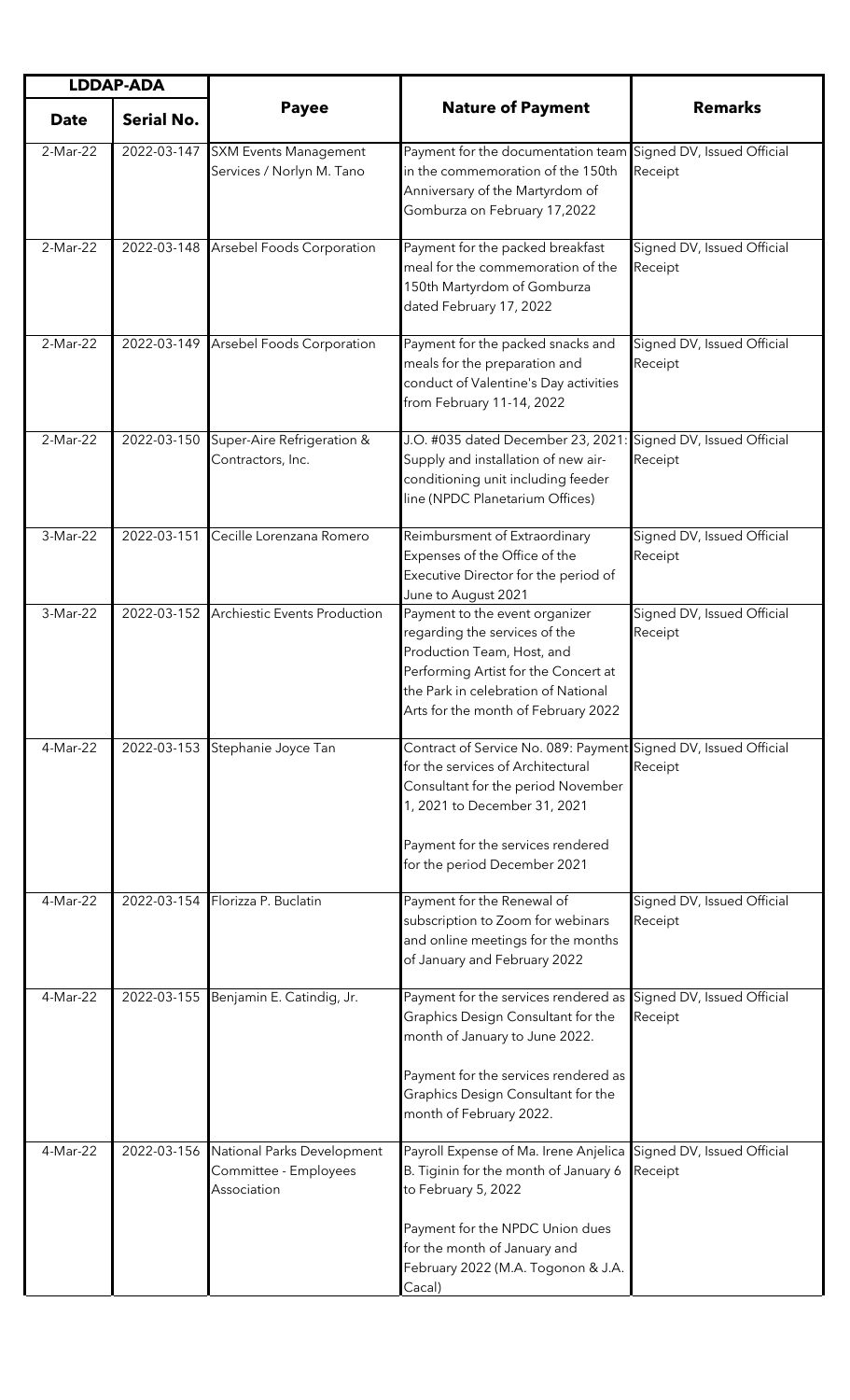| <b>LDDAP-ADA</b> |                   |                                                                   |                                                                                                                                                                                                                                                     |                                                                    |
|------------------|-------------------|-------------------------------------------------------------------|-----------------------------------------------------------------------------------------------------------------------------------------------------------------------------------------------------------------------------------------------------|--------------------------------------------------------------------|
| <b>Date</b>      | <b>Serial No.</b> | <b>Payee</b>                                                      | <b>Nature of Payment</b>                                                                                                                                                                                                                            | <b>Remarks</b>                                                     |
| 7-Mar-22         | 2022-03-157       | National Parks Development<br>Committee                           | Payment of Cash Gift for FY 2021 of<br>Newly Hired Employees                                                                                                                                                                                        | Signed DV, Issued Official<br>Receipt                              |
|                  |                   |                                                                   | Payment of Cash Gift of Mr. C.<br>Barangtay, K. Donato & R. Gabon for<br>FY 2021                                                                                                                                                                    |                                                                    |
| 7-Mar-22         | 2022-03-158       | National Parks Development<br>Committee                           | Payroll Expense of Ma. Irene Anjelica<br>B. Togonon for the month of<br>February 6-28, 2022                                                                                                                                                         | Signed DV, Issued Official<br>Receipt                              |
| 7-Mar-22         | 2022-03-159       | Dex-Sal Builders                                                  | Contract Agreement No. 92: Site<br>preparation and improvement of<br>breastfeeding, child-minding center,<br>first aid clinic and counseling center<br>of the kweba - Phase 1 Ground Floor<br><b>Second Progress Billing</b>                        | Signed DV, Issued Official<br>Receipt                              |
| 7-Mar-22         | 2022-03-160       | Maria Divina G. Reyes                                             | Payment for the services rendered as Signed DV, Issued Official<br>Communication Consultant for the<br>month of January 2022 to June 2022.<br>Payment for the services rendered as<br>Communicationas Consultant for the<br>month of February 2022. | Receipt                                                            |
| 7-Mar-22         | 2022-03-161       | National Parks Development<br>Committee                           | Payroll Expense of Job Order for the<br>month of February 16-28, 2022                                                                                                                                                                               | Signed DV, Issued Official<br>Receipt                              |
| 7-Mar-22         | 2022-03-162       | Eastern Telecommunications<br>Philippines, Inc.                   | Payment of telephone Bill for the<br>period February 1 - 28, 2022                                                                                                                                                                                   | Unsigned Disbursement<br>Voucher, Awaiting for Official<br>Receipt |
| 8-Mar-22         | 2022-03-163       | National Parks Development<br>Committee                           | Payroll Expense for the month of<br>March 1-31, 2022                                                                                                                                                                                                | Signed DV, Issued Official<br>Receipt                              |
| 9-Mar-22         | 2022-03-164       | Goodlinks Staffers General<br>Merchandise Maintenance<br>Services | P.O. #012 dated February 8, 2022:<br>Procurement of ICT Supplies and<br>Materials for the 1st Quarter of 2022                                                                                                                                       | Signed DV, Issued Official<br>Receipt                              |
| 1-Mar-22         | 2022-03-165       | UP-Town Industrial Sales, Inc.                                    | Payment for the Procurement of<br>Construction Materials for the<br>Maintenance of Park Facilities and<br>Structures (P.O. # 07)                                                                                                                    | Signed DV, Issued Official<br>Receipt                              |
| 9-Mar-22         | 2022-03-166       | Ombre Graphics Printing<br>Services                               | P.O. #001 dated January 5, 2022:<br>Purchase of tokens and giveaways for Receipt<br>the launch of the Rizal Park Logo                                                                                                                               | Signed DV, Issued Official                                         |
| 9-Mar-22         | 2022-03-167       | Daniele Paola C. Guan                                             | Reimbursement expense for the<br>Flower Wreath for the Passing of<br>CSC Director II May Antonette D.<br>Ariolla last March 03, 2022                                                                                                                | Signed DV, Issued Official<br>Receipt                              |
| 9-Mar-22         | 2022-03-168       | Zenly A. Diansuy                                                  | Payment for the services of<br>Production/Marketing Team and<br>Performing Artist and Piano rental<br>with Tuner for the online edition of<br>Paco Parks Presents for the month of<br>February 2022                                                 | Signed DV, Issued Official<br>Receipt                              |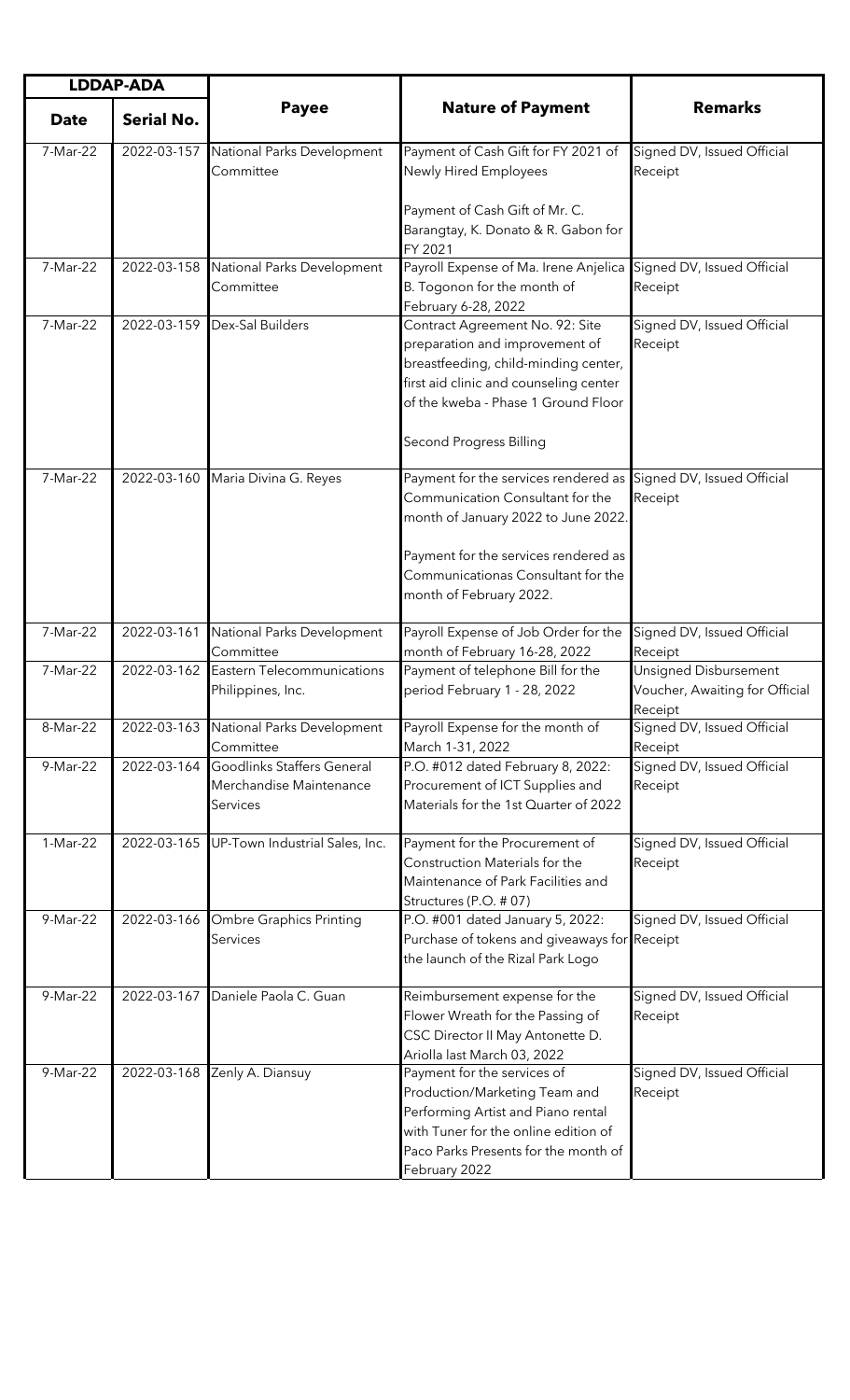| <b>LDDAP-ADA</b> |                   |                                                                    |                                                                                                                                                                                                                                       |                                       |
|------------------|-------------------|--------------------------------------------------------------------|---------------------------------------------------------------------------------------------------------------------------------------------------------------------------------------------------------------------------------------|---------------------------------------|
| <b>Date</b>      | <b>Serial No.</b> | <b>Payee</b>                                                       | <b>Nature of Payment</b>                                                                                                                                                                                                              | <b>Remarks</b>                        |
| 9-Mar-22         | 2022-03-169       | Napoleon A. Apolinario Jr.                                         | Payment for the Consultancy Services Signed DV, Issued Official<br>as Process and Management<br>Consultant of Mr. Napoleon A.<br>Apolinario for the period of January<br>to June 2022                                                 | Receipt                               |
|                  |                   |                                                                    | Payment for the services rendered<br>for the month of February 2022                                                                                                                                                                   |                                       |
| 10-Mar-22        | 2022-03-170       | <b>Ombre Graphics Printing</b><br>Services                         | P.O. # 020 dated February 24, 2022:<br>Procurement of the Streamers for the Receipt<br>Celebration of Women's Month                                                                                                                   | Signed DV, Issued Official            |
| 11-Mar-22        | 2022-03-171       | Daniele Paola C. Guan                                              | Reimbursement expense for the<br>meals served during the meeting<br>dated March 8, 2022 re: Continuing<br>Budget and Budget Call for FY 2023                                                                                          | Signed DV, Issued Official<br>Receipt |
| 11-Mar-22        | 2022-03-172       | <b>MGLF Optical Clinic</b>                                         | Payroll expense for the month of<br>March 1-31, 2022                                                                                                                                                                                  | Signed DV, Issued Official<br>Receipt |
|                  |                   |                                                                    | Remittance for eyeglasses for the<br>month of March 2022                                                                                                                                                                              |                                       |
| 14-Mar-22        | 2022-03-173       | National Parks Development<br>Committee - Employees<br>Association | Payroll expense for the month of<br>March 1-31, 2022                                                                                                                                                                                  | Signed DV, Issued Official<br>Receipt |
|                  |                   |                                                                    | Payment for the NPDC Union dues<br>for the month of March 2022                                                                                                                                                                        |                                       |
| 14-Mar-22        | 2022-03-174       | R. Casison Catering Services                                       | P.O. #016 dated February 15, 2022:<br>Payment for the packed meals for the Receipt<br>focus Group Discussion participants<br>in line with the rebranding of Paco<br>Park on February 17, 2022                                         | Signed DV, Issued Official            |
| 15-Mar-22        | 2022-03-175       | Timothy G. Tuason                                                  | Payment for the services<br>asAdministrative and Management<br>Consultant from January to June<br>2022<br>Payment for the services rendered as<br>Administrative Management<br>Consultant for the month of February<br>2022           | Signed DV, Issued Official<br>Receipt |
| 15-Mar-22        | 2022-03-176       | Forman Construction Services                                       | J.O. #033 dated December 22, 2021: Signed DV, Issued Official<br>1 Lot supply and installation of<br>electrical writing system for<br>Planetarium and operations division<br>new offices                                              | Receipt                               |
| 15-Mar-22        | 2022-03-177       | Industron Incorporated                                             | Contract Agreement No. 07 Series of Signed DV, Issued Official<br>2022: Service provider for the<br>operation and maintenance of the<br>chreographed musical dancing<br>fountain for the period of February 1<br>to December 31, 2022 | Receipt                               |
| 15-Mar-22        | 2022-03-178       | Zenly A. Diansuy                                                   | Payment for the services of<br>Production/Marketing Team<br>Performing Artist, Guitarist and host<br>for the online edition of Paco Park<br>Presents for the month of March<br>2022                                                   | Signed DV, Issued Official<br>Receipt |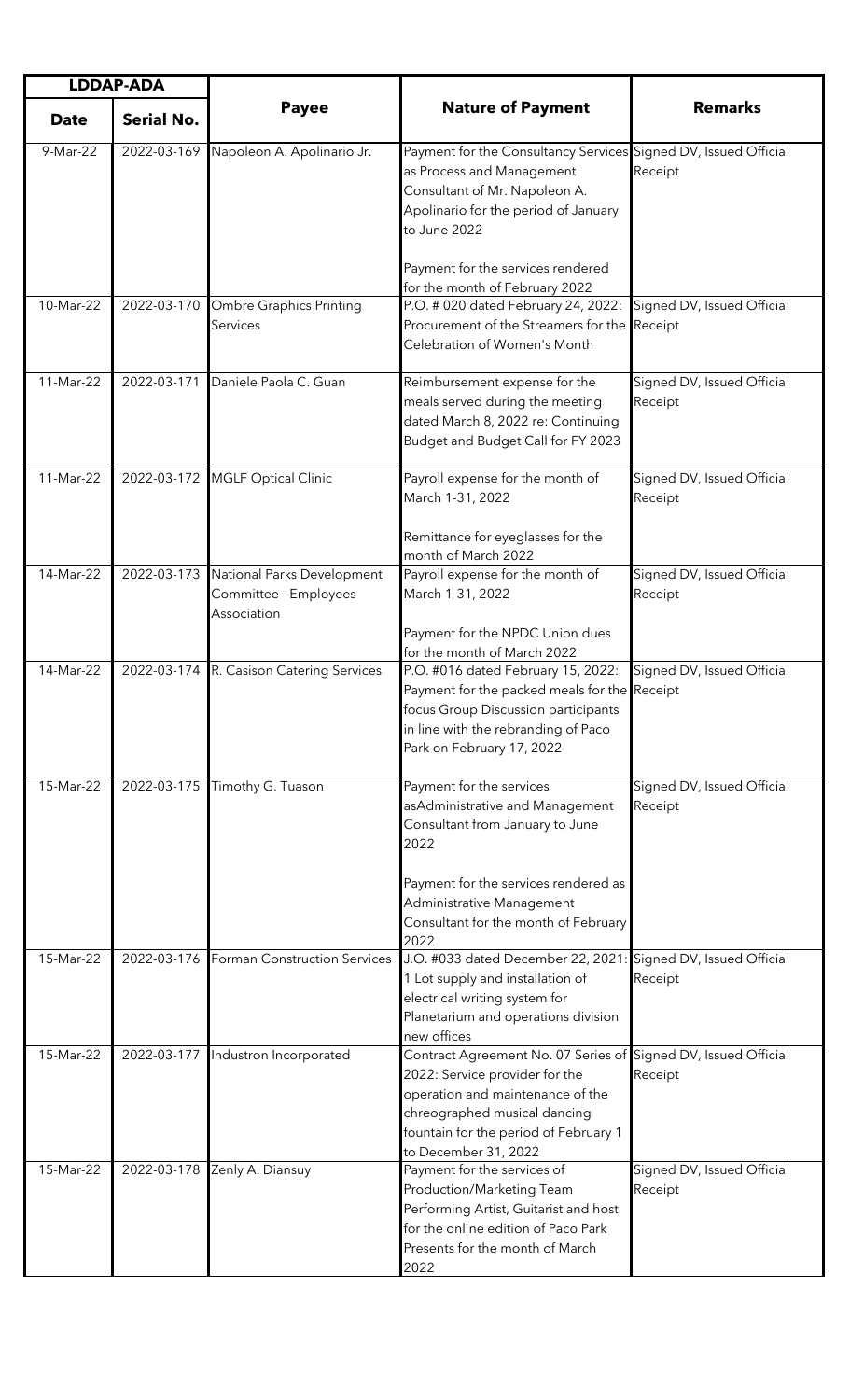| <b>LDDAP-ADA</b> |                   |                                                     |                                                                                                                                                                                                                                     |                                       |
|------------------|-------------------|-----------------------------------------------------|-------------------------------------------------------------------------------------------------------------------------------------------------------------------------------------------------------------------------------------|---------------------------------------|
| <b>Date</b>      | <b>Serial No.</b> | <b>Payee</b>                                        | <b>Nature of Payment</b>                                                                                                                                                                                                            | <b>Remarks</b>                        |
| 16-Mar-22        |                   | 2022-03-179 HDMF-E-XMDPS                            | Payroll expense for the month of<br>March 1-31, 2022                                                                                                                                                                                | Signed DV, Issued Official<br>Receipt |
|                  |                   |                                                     | Multi-purpose<br>loan/emergency/calamity loan<br>remittance for the month of March<br>2022                                                                                                                                          |                                       |
| 16-Mar-22        | 2022-03-180       | HDMF-E-XMDPS                                        | Pag-ibig premium for the month of<br>January, February and March 2022                                                                                                                                                               | Signed DV, Issued Official<br>Receipt |
| 16-Mar-22        | 2022-03-181       | Armando C. Cabrera                                  | Payment for the services as<br>Manager, onsite Filipino sign<br>language interpreter, Host, Tour<br>Guide and Photo/ Video specialists<br>for the Stop and Salute Flag<br>Ceremony and Rizal Park Walking<br>Tour on March 8, 2022. | Signed DV, Issued Official<br>Receipt |
| 17-Mar-22        | 2022-03-182       | Rafael Francisco Valeros III<br>Diagnostica Trading | P.O. #018 dated February 21, 2022:<br>Procurement of COVID-19 Essential<br>Needs for 1st Quarter                                                                                                                                    | Signed DV, Issued Official<br>Receipt |
| 17-Mar-22        | 2022-03-183       | CBII Philippines International,<br>Inc.             | Contract Agreement No. 05 series of Signed DV, Issued Official<br>2022: Provision of Janitorial Services<br>from February 1 to December 31,<br>2022                                                                                 | Receipt                               |
|                  |                   |                                                     | Janitorial Services for the month of<br>February 2022                                                                                                                                                                               |                                       |
| 18-Mar-22        | 2022-03-184       | National Parks Development<br>Committee             | Payment for the services rendered by Signed DV, Issued Official<br>Job Order personnel Mr. Carlo<br>Huerto and Mr. Romel Huerto for the<br>period of February 2 to March 1,<br>2022                                                 | Receipt                               |
| 21-Mar-22        | 2022-03-185       | JSA, Inc.                                           | Service provider for Ground<br>Maintenance Services from January 1<br>to 31, 2022 (extension of contract)<br>Provision of Ground Maintenance<br>Services for the month of January<br>2022 (extension of contract)                   | Signed DV, Issued Official<br>Receipt |
| 21-Mar-22        | 2022-03-186       | National Parks Development<br>Committee             | Payroll expense of Job Order for the<br>month of March 1-15, 2022                                                                                                                                                                   | Signed DV, Issued Official<br>Receipt |
| 21-Mar-22        | 2022-03-187       | IKF Home Furnishing & Office<br>Furniture           | P.O. #008 dated January 28, 2022:<br>Purchase of office equipment of<br><b>Administrative Division</b>                                                                                                                              | Signed DV, Issued Official<br>Receipt |
| 21-Mar-22        | 2022-03-188       | <b>Archiestic Events Production</b>                 | Payment for the Event Organizer<br>regarding the services of the<br>Production Team, host and<br>performing artist for Concert at the<br>Park on March 2022                                                                         | Signed DV, Issued Official<br>Receipt |
| 21-Mar-22        | 2022-03-189       | HDMF-E-XMDPS                                        | Pag-ibig premium for the month of<br>December 2021 and January 2022                                                                                                                                                                 | Signed DV, Issued Official<br>Receipt |
| 22-Mar-22        | 2022-03-190       | Agency, Inc.                                        | Vigilant Investigative & Security Contract Agreement No. 06 Series of Signed DV, Issued Official<br>2022: Provision of security services<br>from February 1 to December 31,<br>2022                                                 | Receipt                               |
|                  |                   |                                                     | Security services for the month of<br>February 2022                                                                                                                                                                                 |                                       |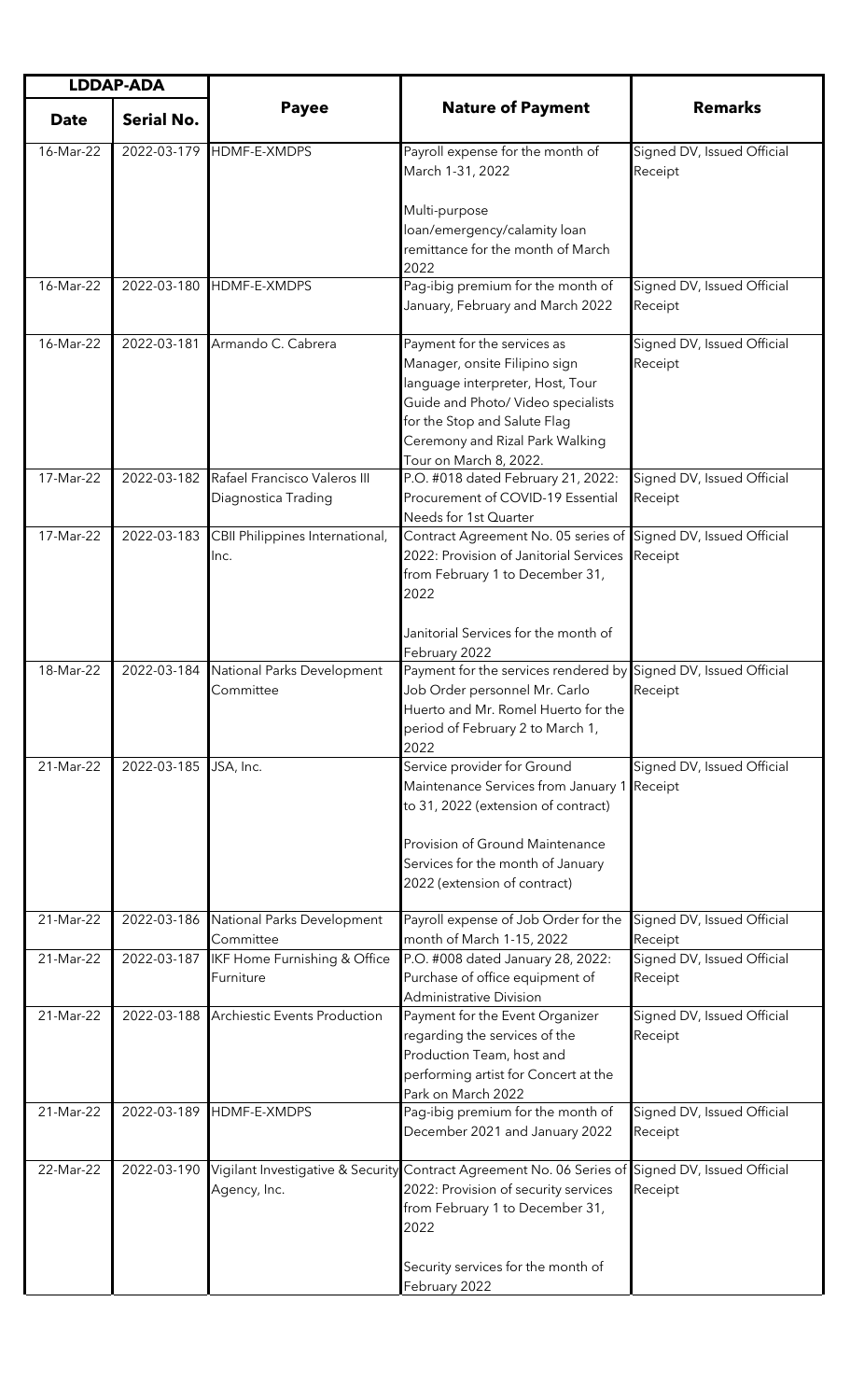| <b>LDDAP-ADA</b> |                   |                                                    |                                                                                                                                                                                                                                                                                                                                                                    |                                       |
|------------------|-------------------|----------------------------------------------------|--------------------------------------------------------------------------------------------------------------------------------------------------------------------------------------------------------------------------------------------------------------------------------------------------------------------------------------------------------------------|---------------------------------------|
| <b>Date</b>      | <b>Serial No.</b> | <b>Payee</b>                                       | <b>Nature of Payment</b>                                                                                                                                                                                                                                                                                                                                           | <b>Remarks</b>                        |
| 22-Mar-22        | 2022-03-191       | Good Son Water Refilling<br>Station                | P.O. #006 dated January 20, 2021:<br>Supply of Mineral Drinking water for<br>one (1) year<br>175 capsules for the month of                                                                                                                                                                                                                                         | Signed DV, Issued Official<br>Receipt |
| 22-Mar-22        |                   | 2022-03-192 Rowena Panganiban Dioquino             | January 2022<br>P.O.#019 dated February 22, 2022:                                                                                                                                                                                                                                                                                                                  | Signed DV, Issued Official            |
|                  |                   | Khonghun RPD Chem<br>Enterprises                   | Procurement of Janitorial Supplies<br>for 1st Quarter                                                                                                                                                                                                                                                                                                              | Receipt                               |
| 22-Mar-22        | 2022-03-193       | P&H Merchandising<br>Corporation                   | P.O. #017 dated February 21, 2022:<br>Procurement of maintenance<br>supplies for fountain, falls and<br>lagoons                                                                                                                                                                                                                                                    | Signed DV, Issued Official<br>Receipt |
| 22-Mar-22        | 2022-03-194       | JSA, Inc.                                          | Contract Agreement No. 04 Series of Signed DV, Issued Official<br>2022: Provision of ground<br>maintenance services from February<br>1 to December 31, 2022<br>Provision of ground maintenance<br>services for the month of February<br>2022                                                                                                                       | Receipt                               |
| 23-Mar-22        | 2022-03-195       | <b>Viva Sales Enterprises</b>                      | P.O. #024 dated March 2, 2022:<br>Procurement of supply and delivery<br>of spare parts for chainsaw                                                                                                                                                                                                                                                                | Signed DV, Issued Official<br>Receipt |
| 23-Mar-22        | 2022-03-196       | Lorem Ipsum Consulting<br>Inc./John Von S. Lacorte | Payment of Honoraria for the<br>Launching of the New Brand and<br>Promotional Video for the Park<br>Honorarium for the fulfillment of the<br>project "Promotional Video for the<br>Park"                                                                                                                                                                           | Signed DV, Issued Official<br>Receipt |
| 23-Mar-22        | 2022-03-197       | Jermont Industrial Supply                          | Payment for the Plaques that will be<br>given during the 59th Founding<br>Anniversary of the National Parks<br>Development Committee (NPDC) on<br>14 January, 2022 Friday                                                                                                                                                                                          | Signed DV, Issued Official<br>Receipt |
|                  | 2022-03-198       | Cancelled                                          | Cancelled                                                                                                                                                                                                                                                                                                                                                          | CANCELLED                             |
|                  | 2022-03-199       | Cancelled                                          | Cancelled                                                                                                                                                                                                                                                                                                                                                          | CANCELLED                             |
| 24-Mar-22        | 2022-03-200       | <b>Viva Sales Enterprises</b>                      | P.O #026 dated March 2, 2022:<br>Procurement of Chlorine for<br>Fountains, falls and lagoons                                                                                                                                                                                                                                                                       | Signed DV, Issued Official<br>Receipt |
| 24-Mar-22        | 2022-03-201       | R. Casison Catering Services                       | P.O #207 dated March 4, 2022:<br>Meals for the Various activities in<br>celebration of National Women's<br>Month: Stop and Salute Flag<br>Ceremony on March 8, 2022,<br>Activities for the Free Library Istorya<br>ni Juana on March 8, 2022, and<br>Monthly workshop/Activities at he<br>Gardens (Serbisyo Para Kay Juana:<br>Mobile Clinic) on March 12-13, 2022 | Signed DV, Issued Official<br>Receipt |
| 24-Mar-22        | 2022-03-202       | Arsebel Foods Corporation                          | Payment for the meals served during<br>the conduct of ISSP Orientation and<br>Workshop on February 21, 2022                                                                                                                                                                                                                                                        | Signed DV, Issued Official<br>Receipt |
|                  | 2022-03-203       | Cancelled                                          | Cancelled                                                                                                                                                                                                                                                                                                                                                          | CANCELLED                             |
|                  | 2022-03-204       | <b>MDS Trust</b>                                   | <b>MDS Trust</b>                                                                                                                                                                                                                                                                                                                                                   | <b>MDS Trust</b>                      |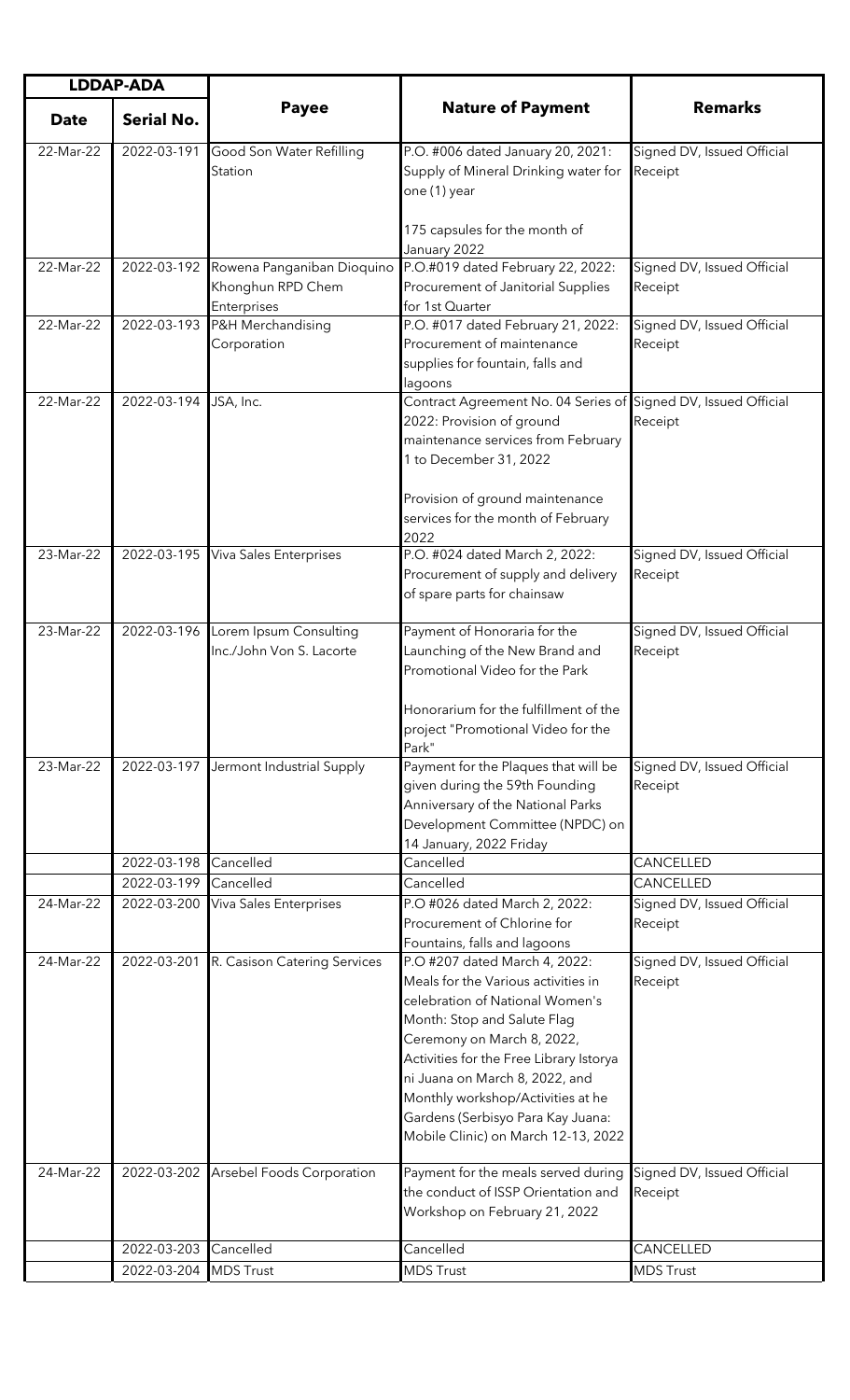| <b>LDDAP-ADA</b> |                       |                                           |                                                                                                                                                                                                     |                                                                    |
|------------------|-----------------------|-------------------------------------------|-----------------------------------------------------------------------------------------------------------------------------------------------------------------------------------------------------|--------------------------------------------------------------------|
| <b>Date</b>      | <b>Serial No.</b>     | <b>Payee</b>                              | <b>Nature of Payment</b>                                                                                                                                                                            | <b>Remarks</b>                                                     |
| 25-Mar-22        | 2022-03-205           | National Parks Development<br>Committee   | Payroll expense of Mr. Renan<br>Rodriguez for the period of February<br>21 to March 20, 2022                                                                                                        | Signed DV, Issued Official<br>Receipt                              |
| 25-Mar-22        | 2022-03-206           | National Parks Development<br>Committee   | Payment for the services rendered by Signed DV, Issued Official<br>Job Order personnel of Ms. Brigitte<br>M. Dagwat for the period of February<br>7 to March 6, 2022                                | Receipt                                                            |
| 25-Mar-22        | 2022-03-207           | CBII Philippines International,<br>Inc.   | Service Provider of Janitorial Services Signed DV, Issued Official<br>for the month of January 2022<br>(Extension of Contract)<br>Janitorial services for the month of                              | Receipt                                                            |
| 28-Mar-22        | 2022-03-208           | National Parks Development<br>Committee   | January 2022.<br>Payroll Expense of Ms. Marie Fel<br>Mejia for the period of February 16<br>to March 15, 2022                                                                                       | Signed DV, Issued Official<br>Receipt                              |
|                  | 2022-03-209           | Cancelled                                 | Cancelled                                                                                                                                                                                           | CANCELLED                                                          |
| 29-Mar-22        | 2022-03-210           | National Parks Development<br>Committee   | Payment for the Loyalty Award<br>Incentive of Mr. Sonny Agmana for<br>the Fiscal Year 2021 (Inactive<br>Account)                                                                                    | Signed DV, Issued Official<br>Receipt                              |
|                  | 2022-03-211           | Cancelled                                 | Cancelled                                                                                                                                                                                           | CANCELLED                                                          |
|                  | 2022-03-212           | Cancelled                                 | Cancelled                                                                                                                                                                                           | CANCELLED                                                          |
| 28-Mar-22        | 2022-03-213           | National Parks Development<br>Committee   | Payment for Loyalty Award Incentives Signed DV, Issued Official<br>for the Fiscal Year 2021                                                                                                         | Receipt                                                            |
|                  | 2022-04-214           | <b>MDS Trust</b>                          | <b>MDS Trust</b>                                                                                                                                                                                    | <b>MDS Trust</b>                                                   |
|                  | 2022-04-215 MDS Trust |                                           | <b>MDS Trust</b>                                                                                                                                                                                    | <b>MDS Trust</b>                                                   |
| 1-Apr-22         |                       | 2022-04-216 DICT Trust Account            | Payment for the Participation to the<br>DICT's Course on Social Media for<br>Development on April 5-7, 2022                                                                                         | Unsigned Disbursement<br>Voucher, Awaiting for Official<br>Receipt |
| 1-Apr-22         |                       | 2022-04-217 Arsebel Foods Corporation     | Payment of Meals for various<br>meetings for the month of March<br>2021 to July 2021                                                                                                                | Signed DV, Issued Official<br>Receipt                              |
| 1-Apr-22         | 2022-04-218           | Challenge Systems, Inc.                   | P.O. # 021 dated February 28, 2022:<br>Payment for Renewal of Existing<br>Adobe Creative and Cloud Software                                                                                         | Signed DV, Issued Official<br>Receipt                              |
| 1-Apr-22         | 2022-04-219           | UK Office, Inc.                           | Procurement of Common-use<br>supplies and Equipment for the 1st<br><b>Qtr 2022</b>                                                                                                                  | Signed DV, Issued Official<br>Receipt                              |
| 1-Apr-22         | 2022-04-220           | Eduardo Gallo Manginsay Jr<br><b>EGMJ</b> | P.O. # 23 dated March 2, 2022:<br>Procurement of Spare Parts/oil for<br>the Repair and Preventive<br>Maintenance of NPDC Vehicle Isuzu<br>Dump Truck, Hyundai H-100 and<br>Hyundai Grand Starex     | Signed DV, Issued Official<br>Receipt                              |
| 1-Apr-22         | 2022-04-221           | Reach-Seanna Enterprise                   | P.O. # 028 dated March 9, 2022:<br>Procurement of garden soil and<br>cocopeat for the conduct of<br>propagation works at the park                                                                   | Signed DV, Issued Official<br>Receipt                              |
| 1-Apr-22         | 2022-04-222           | Dex-Sal Builders                          | J.O.#021 dated October 6, 2021: (1<br>lot) Rehabilitation of the Open Air<br>Auditorium, Planetarium,<br>Powerhouse and covered activity<br>area<br>Payment for the final billing of the<br>project | Signed DV, Issued Official<br>Receipt                              |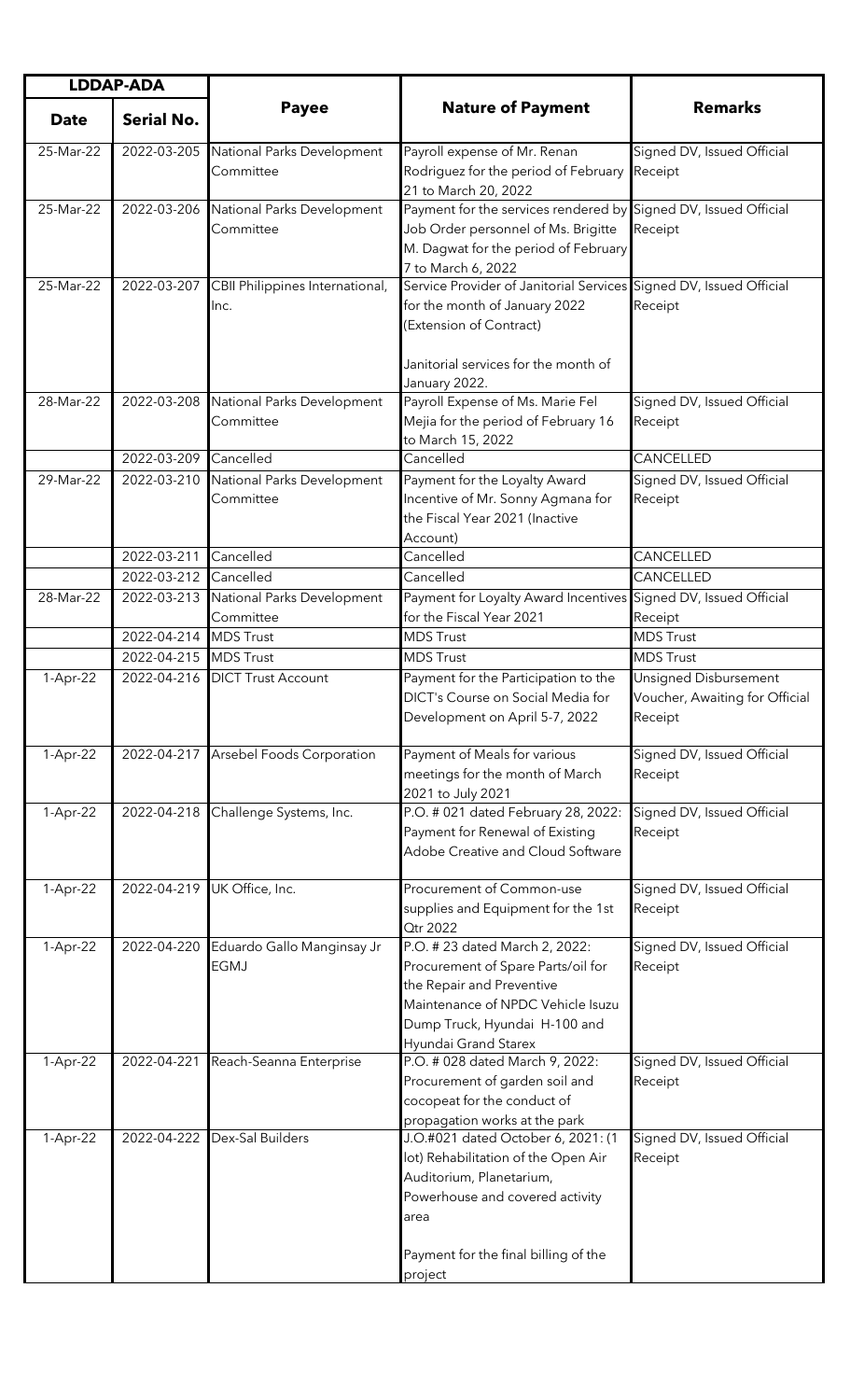| <b>LDDAP-ADA</b> |                   |                                                        |                                                                                                                                                                                                                                                                                                                                                                                                        |                                       |
|------------------|-------------------|--------------------------------------------------------|--------------------------------------------------------------------------------------------------------------------------------------------------------------------------------------------------------------------------------------------------------------------------------------------------------------------------------------------------------------------------------------------------------|---------------------------------------|
| <b>Date</b>      | <b>Serial No.</b> | <b>Payee</b>                                           | <b>Nature of Payment</b>                                                                                                                                                                                                                                                                                                                                                                               | <b>Remarks</b>                        |
| 1-Apr-22         | 2022-04-223       | Macjab Industrial Chemical<br>Products Wholesaling     | P.O. # 030 dated March 14, 2022:<br>Procurement of Supplies for the<br>improvement of the Floor Finish at<br>the Planetarium Building                                                                                                                                                                                                                                                                  | Signed DV, Issued Official<br>Receipt |
| 1-Apr-22         | 2022-04-224       | Armando C. Cabrera                                     | Payment for the services as manager<br>for the Earth Hour 2022 in Rizal Park<br>on March 26, 2022                                                                                                                                                                                                                                                                                                      | Signed DV, Issued Official<br>Receipt |
| 1-Apr-22         | 2022-04-225       | Alfonso A. Marfa                                       | Terminal Leave Benefits of Mr.<br>Alfonso A. Marfa who optionally<br>retired on January 1, 2022                                                                                                                                                                                                                                                                                                        | Signed DV, Issued Official<br>Receipt |
| 1-Apr-22         | 2022-04-226       | Dex-Sal Builders                                       | Contract Agreement No. 08 series of Signed DV, Issued Official<br>2022: Payment for the enhancement<br>of the Kweba Facility Phase II (Lot no.<br>1) and enhancement to a gender<br>responsive restroom phase II (Lot no.<br>(2)<br>"Advanced payment for the<br>enhancement of the Kweba Facility<br>Phase II (Lot no. 1) and enhancement<br>to a gender responsive restroom<br>phase II (Lot no. 2)" | Receipt                               |
| 1-Apr-22         | 2022-04-227       | Zenly A. Diansuy                                       | Payment for the services rendered as<br>Managers of videographers,<br>storyteller, artist, resource speaker<br>and host for the free library activities,<br>art activities, and parkonversations<br>for the month of March 2022                                                                                                                                                                        | Signed DV, Issued Official<br>Receipt |
| 4-Apr-22         | 2022-04-228       | Evelyn Pagaragan Velicaria<br>Twenty 8 Office Supplies | P.O. #009 dated January 28, 2022:<br>Ink Cartridge for the HP OfficeJet Pro Receipt<br>7220 Printer                                                                                                                                                                                                                                                                                                    | Signed DV, Issued Official            |
| 4-Apr-22         | 2022-04-229       | Trading<br><b>MJJA</b> Enterprise                      | P.O. # 022 dated March 2, 2022:<br>Procurement of Tools and Equipment Receipt<br>for the maintenance and<br>Improvement of the Park's<br>Landscape                                                                                                                                                                                                                                                     | Signed DV, Issued Official            |
| 4-Apr-22         |                   | 2022-04-230 R. Casison Catering Services               | Payment for the meals served during<br>the NPDC COA Exit Conference on<br>March 28, 2022                                                                                                                                                                                                                                                                                                               | Signed DV, Issued Official<br>Receipt |
| 4-Apr-22         | 2022-04-231       | Jerome T. Reyes                                        | Payment for the services as supplier<br>of the production team, technical<br>equipment and historian for the<br>PARKumentary project for the month<br>of March 2022                                                                                                                                                                                                                                    | Signed DV, Issued Official<br>Receipt |
| 5-Apr-22         | 2022-04-232       | National Parks Development<br>Committee                | Payroll Expense of Mr. Renan<br>Rodriguez for the period of March 21<br>to 31, 2022                                                                                                                                                                                                                                                                                                                    | Signed DV, Issued Official<br>Receipt |
| 5-Apr-22         | 2022-04-233       | JSA, Inc.                                              | Contract Agreement No. 037 Series<br>of 2021: Provision of Ground<br>Maintenance Services from February<br>1 to December 31, 2021<br>Retroactive Billing for the period<br>February 2021 to December 2021                                                                                                                                                                                              | Signed DV, Issued Official<br>Receipt |
| 5-Apr-22         | 2022-04-234       | National Parks Development<br>Committee                | Payroll Expenses Job Order for the<br>period of March 16 to 31, 2022                                                                                                                                                                                                                                                                                                                                   | Signed DV, Issued Official<br>Receipt |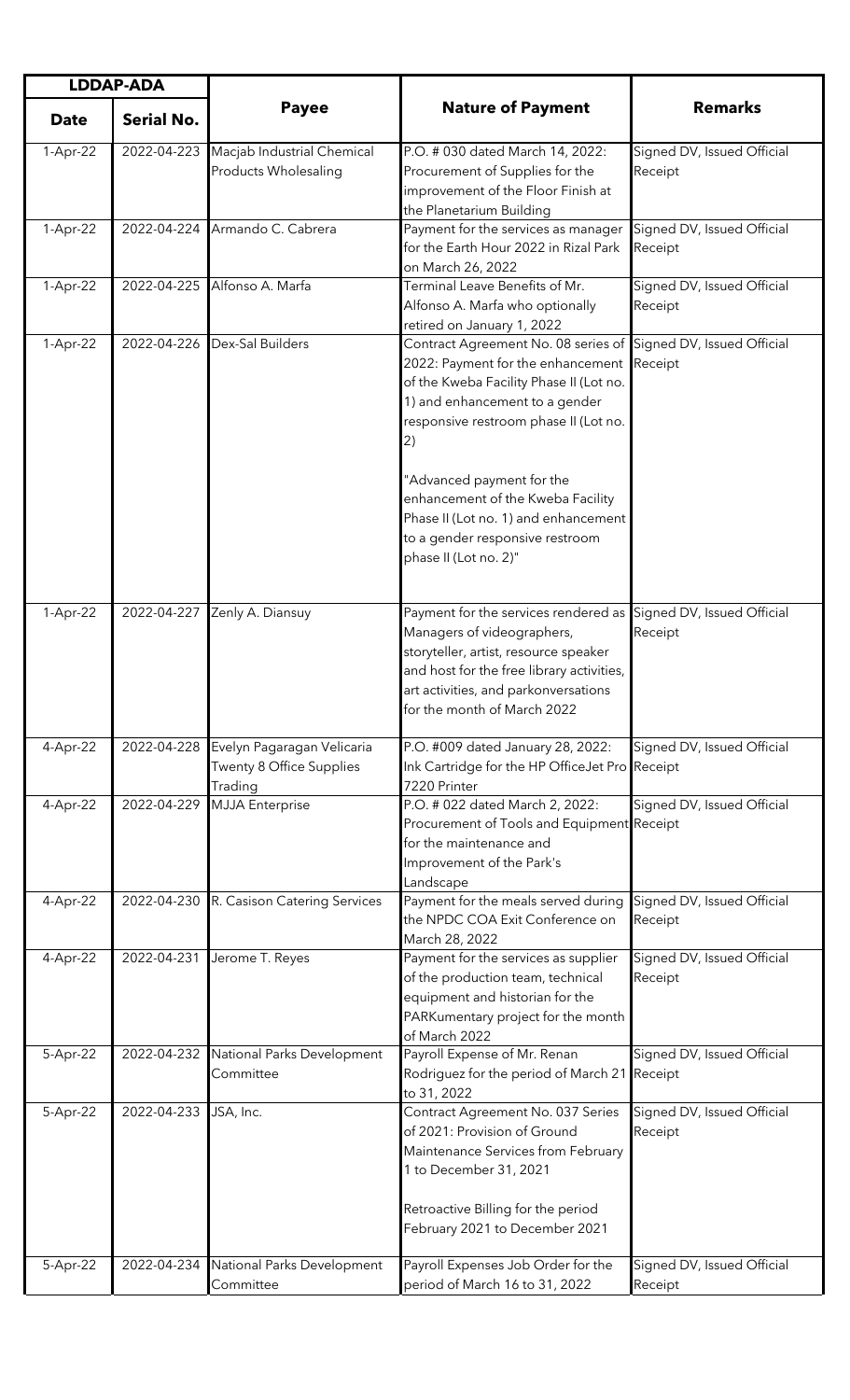| <b>LDDAP-ADA</b> |                   |                                              |                                                                                                                                                                                                                                                                                 |                                                                    |
|------------------|-------------------|----------------------------------------------|---------------------------------------------------------------------------------------------------------------------------------------------------------------------------------------------------------------------------------------------------------------------------------|--------------------------------------------------------------------|
| <b>Date</b>      | <b>Serial No.</b> | <b>Payee</b>                                 | <b>Nature of Payment</b>                                                                                                                                                                                                                                                        | <b>Remarks</b>                                                     |
| 5-Apr-22         | 2022-04-235       | National Parks Development<br>Committee      | Payroll Expense of Ms. Brigitte M.<br>Dagwat for the period of March 7 to<br>15, 2022                                                                                                                                                                                           | Signed DV, Issued Official<br>Receipt                              |
| 5-Apr-22         | 2022-04-236       | National Parks Development<br>Committee      | Payroll expense of Mr. Carlo and Mr.<br>Romel Huerto for the period of<br>March 02 to March 15, 2022                                                                                                                                                                            | Signed DV, Issued Official<br>Receipt                              |
| 5-Apr-22         | 2022-04-237       | National Parks Development<br>Committee      | Payroll expense of Ms. Marie Fel<br>Mejia for the period of March 16-31,<br>2022                                                                                                                                                                                                | Signed DV, Issued Official<br>Receipt                              |
| 6-Apr-22         | 2022-04-238       | <b>Wattsavers Energy Services</b><br>Company | J.O.#036 dated December 23, 2021:<br>Replacement of defective cameras<br>for the NPDC securit surveillance<br>system                                                                                                                                                            | Unsigned Disbursement<br>Voucher, Awaiting for Official<br>Receipt |
| $6-Apr-22$       | 2022-04-239       | Benjamin E. Catindig, Jr.                    | Payment for the services rendered as<br>Graphics Design Consultant for the<br>month of January to June 2022<br>Payment for the services rendered as<br>Graphics Design Consultant for the<br>month of March 2022                                                                | Signed DV, Issued Official<br>Receipt                              |
| $6-Apr-22$       | 2022-04-240       | Maria Divina G. Reyes                        | Payment for the services rendered as<br>Communication Consultant for the<br>month of January to June 2022<br>Payment for the services rendered as<br>Communication Consultant for the<br>month of March 2022                                                                    | Signed DV, Issued Official<br>Receipt                              |
| 6-Apr-22         | 2022-04-241       | <b>Macmel Trading</b>                        | P.O.#025 dated March 2, 2022:<br>Procurement of T-shirts, pouches and Voucher, Awaiting for Official<br>spray bottles for the celebration of<br>the National Women's Month                                                                                                      | <b>Unsigned Disbursement</b><br>Receipt                            |
| 7-Apr-22         | 2022-04-242       | Industron Incorporated                       | Contract Agreement No. 07 Series of Signed DV, Issued Official<br>2022: Service provider for the<br>operation and maintenance of the<br>chreographed musical dancing<br>fountain for the period of February 1<br>to December 31, 2022<br>Payment for the month of March<br>2022 | Receipt                                                            |
| 8-Apr-22         | 2022-04-243       | National Parks Development<br>Committee      | Payroll expenses for the month of<br>April 2022                                                                                                                                                                                                                                 | Signed DV, Issued Official<br>Receipt                              |
| 11-Apr-22        | 2022-04-244       | Napoleon A. Apolinario                       | Payment for the Consultancy Services Signed DV, Issued Official<br>as Process and Management<br>Consultant of Mr. Napoleon A.<br>Apolinario for the period of January<br>to June 2022<br>Payment for the services rendered<br>for the month of March 2022                       | Receipt                                                            |
| 11-Apr-22        | 2022-04-245       | Timothy G. Tuazon                            | Payment for the services as<br>Administrative and Management<br>Consultant from January to June<br>2022<br>Payment for the services rendered as<br>Administrative Management<br>Consultant for the month of March<br>2022                                                       | Signed DV, Issued Official<br>Receipt                              |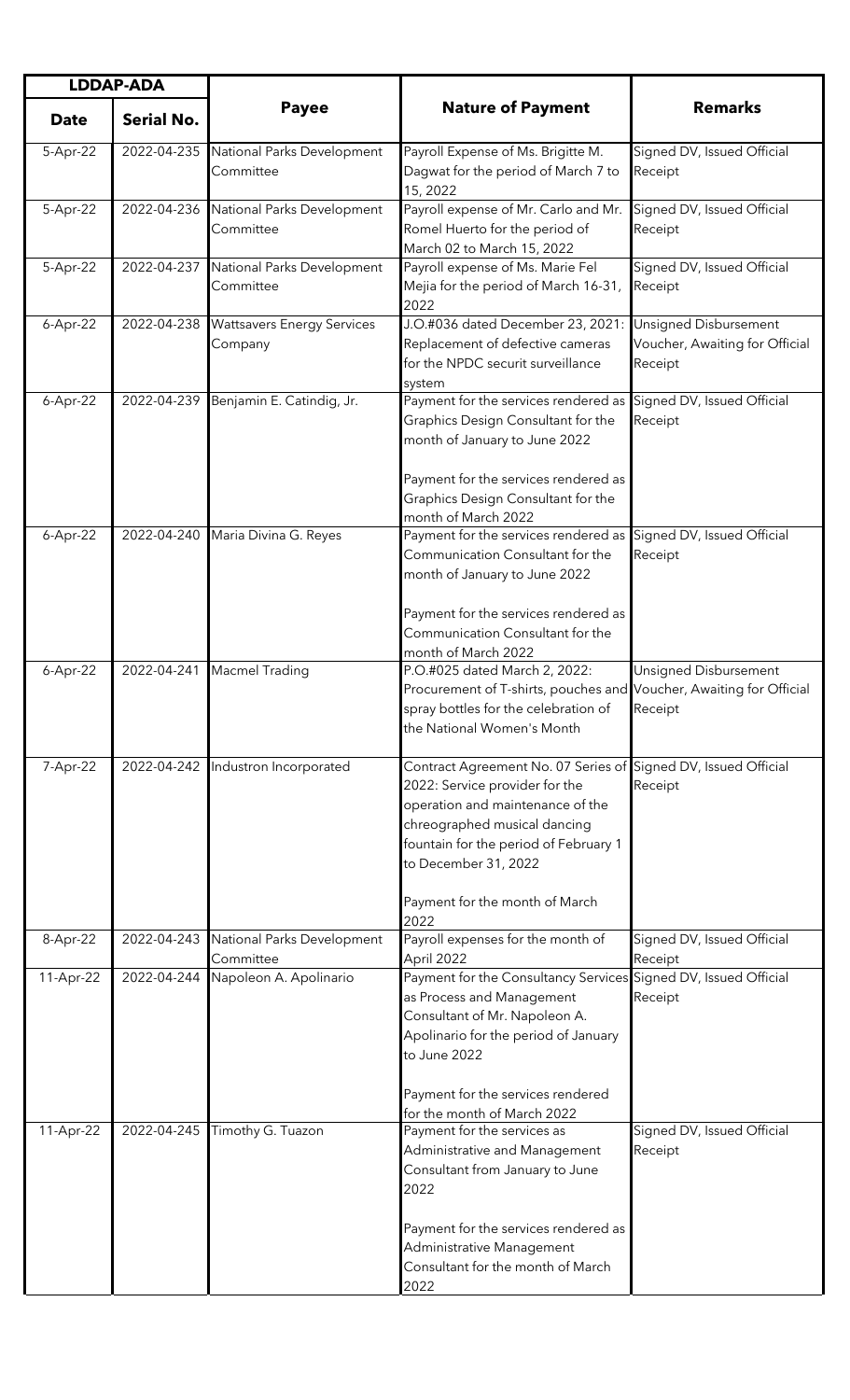| <b>LDDAP-ADA</b> |                   |                                                                    |                                                                                                                                                                                                                                   |                                                                    |
|------------------|-------------------|--------------------------------------------------------------------|-----------------------------------------------------------------------------------------------------------------------------------------------------------------------------------------------------------------------------------|--------------------------------------------------------------------|
| <b>Date</b>      | <b>Serial No.</b> | <b>Payee</b>                                                       | <b>Nature of Payment</b>                                                                                                                                                                                                          | <b>Remarks</b>                                                     |
| 12-Apr-22        | 2022-04-246       | HDMF-E-XMDPS                                                       | Pag-Ibig Premium for the month of<br>April 2022                                                                                                                                                                                   | Signed DV, Issued Official<br>Receipt                              |
| 12-Apr-22        | 2022-04-247       | HDMF-E-XMDPS                                                       | Payroll Expenses for the month of<br>April 2022                                                                                                                                                                                   | Signed DV, Issued Official<br>Receipt                              |
|                  |                   |                                                                    | Multi-purpose<br>loan/emergency/calamity loan<br>remittance for the month of April<br>2022                                                                                                                                        |                                                                    |
| 12-Apr-22        | 2022-04-248       | National Parks Development<br>Committee - Employees<br>Association | Payroll Expenses for the month of<br>April, 2022<br>Payment for the NPDC Union dues                                                                                                                                               | Signed DV, Issued Official<br>Receipt                              |
|                  |                   |                                                                    | for the month of March 2022                                                                                                                                                                                                       |                                                                    |
| 12-Apr-22        | 2022-04-249       | R. Casison Catering Services                                       | P.O.#032 dated March 22, 2022:<br>Procurement of packed meals for the<br>various activities onsite for the<br>celebration of Earth Hour Day on<br>March 26, 2022                                                                  | Signed DV, Issued Official<br>Receipt                              |
| 13-Apr-22        | 2022-04-250       | JSA, Inc.                                                          | Contract Agreement No. 04 Series of Signed DV, Issued Official<br>2022: Provision of Ground<br>Maintenance Services from February<br>1 to December 31, 2022<br>Provision of Ground Maintenance<br>Services for the month of March | Receipt                                                            |
| 13-Apr-22        | 2022-04-251       | <b>MJJA</b> Enterprise                                             | 2022<br>P.O.#031 dated March 16, 2022:<br>Procurement of supplies for the<br>enhancement of the softscape<br>elements at Western Section's North<br>Katigbak Area, South Harbor Area<br>and Nursery                               | Unsigned Disbursement<br>Voucher, Awaiting for Official<br>Receipt |
|                  | 2022-04-252       | Cancelled                                                          | Cancelled                                                                                                                                                                                                                         | CANCELLED                                                          |
| 18-Apr-22        | 2022-04-253       | Cecille Lorenzana Romero                                           | Reimbursment of extraordinary<br>expenses for the month of March<br>2022                                                                                                                                                          | Signed DV, Issued Official<br>Receipt                              |
| 19-Apr-22        | 2022-04-254       | CBII Philippines International,<br>Inc.                            | Contract Agreement No. 05 series of Signed DV, Issued Official<br>2022: Provision of Janitorial Services<br>from February 1 to December 31,<br>2022<br>Janitorial Services for the month of<br>March 2022                         | Receipt                                                            |
| 19-Apr-22        | 2022-04-255       | Israel Angeles/Big Tic Clock<br>Maker                              | J.O.#002 dated March 22, 2022:<br>Service provider for the monthly<br>maintenance of the Flower Clock and<br>Masonry (Boluva) Clock from March<br>to December 2022<br>Maintenance for the month of March<br>2022                  | Signed DV, Issued Official<br>Receipt                              |
|                  | 2022-04-256       | Cancelled                                                          | Cancelled                                                                                                                                                                                                                         | CANCELLED                                                          |
| 19-Apr-22        | 2022-04-257       | Good Son Water Refilling<br>Station                                | P.O. #006 dated January 20, 2021:<br>Supply of Mineral Drinking water for<br>one (1) year<br>280 capsules for the month of March                                                                                                  | Signed DV, Issued Official<br>Receipt                              |
|                  |                   |                                                                    | 2022                                                                                                                                                                                                                              |                                                                    |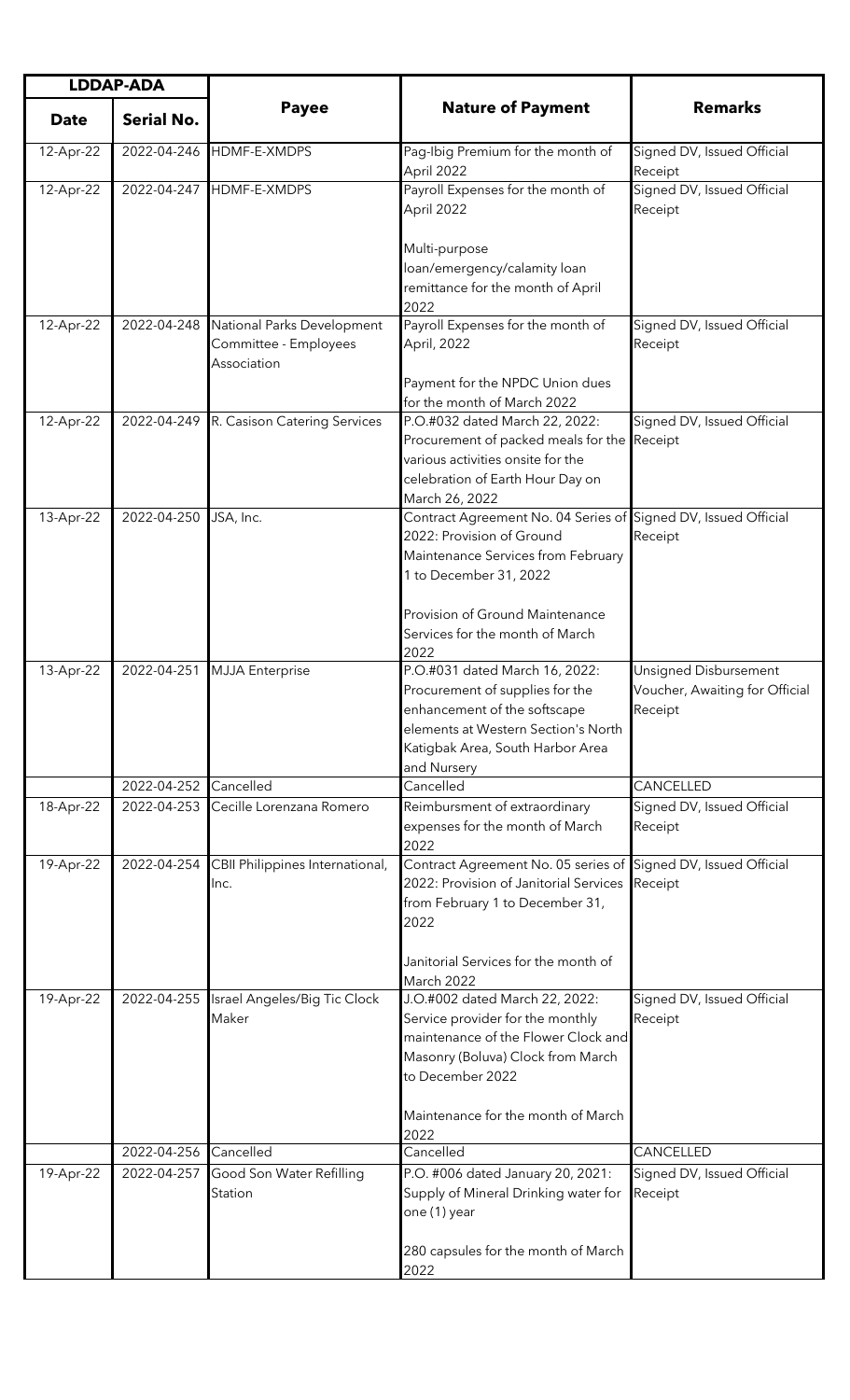| <b>LDDAP-ADA</b> |                   |                                                                    |                                                                                                                                                                                                                   |                                                                           |
|------------------|-------------------|--------------------------------------------------------------------|-------------------------------------------------------------------------------------------------------------------------------------------------------------------------------------------------------------------|---------------------------------------------------------------------------|
| <b>Date</b>      | <b>Serial No.</b> | <b>Payee</b>                                                       | <b>Nature of Payment</b>                                                                                                                                                                                          | <b>Remarks</b>                                                            |
| 21-Apr-22        | 2022-04-258       | National Parks Development<br>Committee - Employees<br>Association | Payroll Expenses for the month of<br>April 2022                                                                                                                                                                   | Signed DV, Issued Official<br>Receipt                                     |
|                  |                   |                                                                    | Payment for the NPDC Union dues<br>for the month of March 2022 (M.F.<br>Mejia & R. Rodriguez)                                                                                                                     |                                                                           |
| 21-Apr-22        |                   | 2022-04-259 HDMF-E-XMDPS                                           | Pag-Ibig Premium for the month of<br>April 2022                                                                                                                                                                   | Signed DV, Issued Official<br>Receipt                                     |
| 21-Apr-22        | 2022-04-260       | Armando C. Cabrera                                                 | Payment for the services as Manager<br>for the Holy Week Observance in<br>Paco Park and Rizal Park Luneta from<br>April 14 to 17, 2022                                                                            | Signed DV, Issued Official<br>Receipt                                     |
| 21-Apr-22        | 2022-04-261       | <b>Big Media Imaging Systems</b><br>Inc.                           | P.O. # 040 dated March 30, 2022:<br>Procurement of Laminated Outdoor<br>Sticker for Stainless trash bins                                                                                                          | <b>Unsigned Disbursement</b><br>Voucher, Awaiting for Official<br>Receipt |
|                  | 2022-04-262       | Cancelled                                                          | Cancelled                                                                                                                                                                                                         | CANCELLED                                                                 |
| 21-Apr-22        | 2022-04-263       | Rafael Francisco Valeros III<br>Diagnostica Trading                | P.O. # 044 dated April 6, 2022:<br>Procurement of Non-common use<br>COVID-19 Related Response Items<br>and Other Supplies for the 2nd<br>Quarter                                                                  | Signed DV, Issued Official<br>Receipt                                     |
| 21-Apr-22        | 2022-04-264       | National Parks Development<br>Committee                            | Payroll Expenses Job Order for the<br>period of April 1-15, 2022                                                                                                                                                  | Signed DV, Issued Official<br>Receipt                                     |
| 22-Apr-22        | 2022-04-265       | Daniele Paola C. Guan                                              | Reimbursement of expense incurred<br>for the purchase of business cards for Receipt<br>the Executive Director and Deputy<br>Executive Director                                                                    | Signed DV, Issued Official                                                |
| 22-Apr-22        |                   | 2022-04-266 DICT Trust Account                                     | Payment for the participation of Ms.<br>Kathleen D. Melendrez and Ms.<br>Reshiena P. Logo to the training of<br><b>ICT Resource Acquisition Projects</b><br>Terms of Reference (ICTRA-TOR) on<br>May 2 to 6, 2022 | Unsigned Disbursement<br>Voucher, Awaiting for Official<br>Receipt        |
| 25-Apr-22        | 2022-04-267       | UK Office, Inc.                                                    | P.O. #036 dated March 25, 2022:<br>Procurement of file drawer cabinet to Receipt<br>be used for storage of<br>files/documents                                                                                     | Signed DV, Issued Official                                                |
| 25-Apr-22        | 2022-04-268       | National Parks Development<br>Committee                            | Payroll expense of Mr. Mark Arvill<br>Villareal for the period of March 16 to Receipt<br>April 15, 2022                                                                                                           | Signed DV, Issued Official                                                |
| 25-Apr-22        | 2022-04-269       | National Parks Development<br>Committee                            | Payroll expense of Ms. Anne Rujo de<br>Veyra for the period of March 16 to<br>April 15, 2022 (1st salary)                                                                                                         | Signed DV, Issued Official<br>Receipt                                     |
| 25-Apr-22        | 2022-04-270       | National Parks Development<br>Committee                            | Payroll expense of Ms. Alexandra<br>Jessica Rosel for the period of March<br>15 to April 14, 2022 (1st salary)                                                                                                    | Signed DV, Issued Official<br>Receipt                                     |
| 25-Apr-22        | 2022-04-271       | Agency, Inc.                                                       | Vigilant Investigative & Security Contract Agreement No. 06 Series of Signed DV, Issued Official<br>2022: Provision of security services<br>from February 1 to December 31,<br>2022                               | Receipt                                                                   |
|                  |                   |                                                                    | Security services for the month of<br>March 2022                                                                                                                                                                  |                                                                           |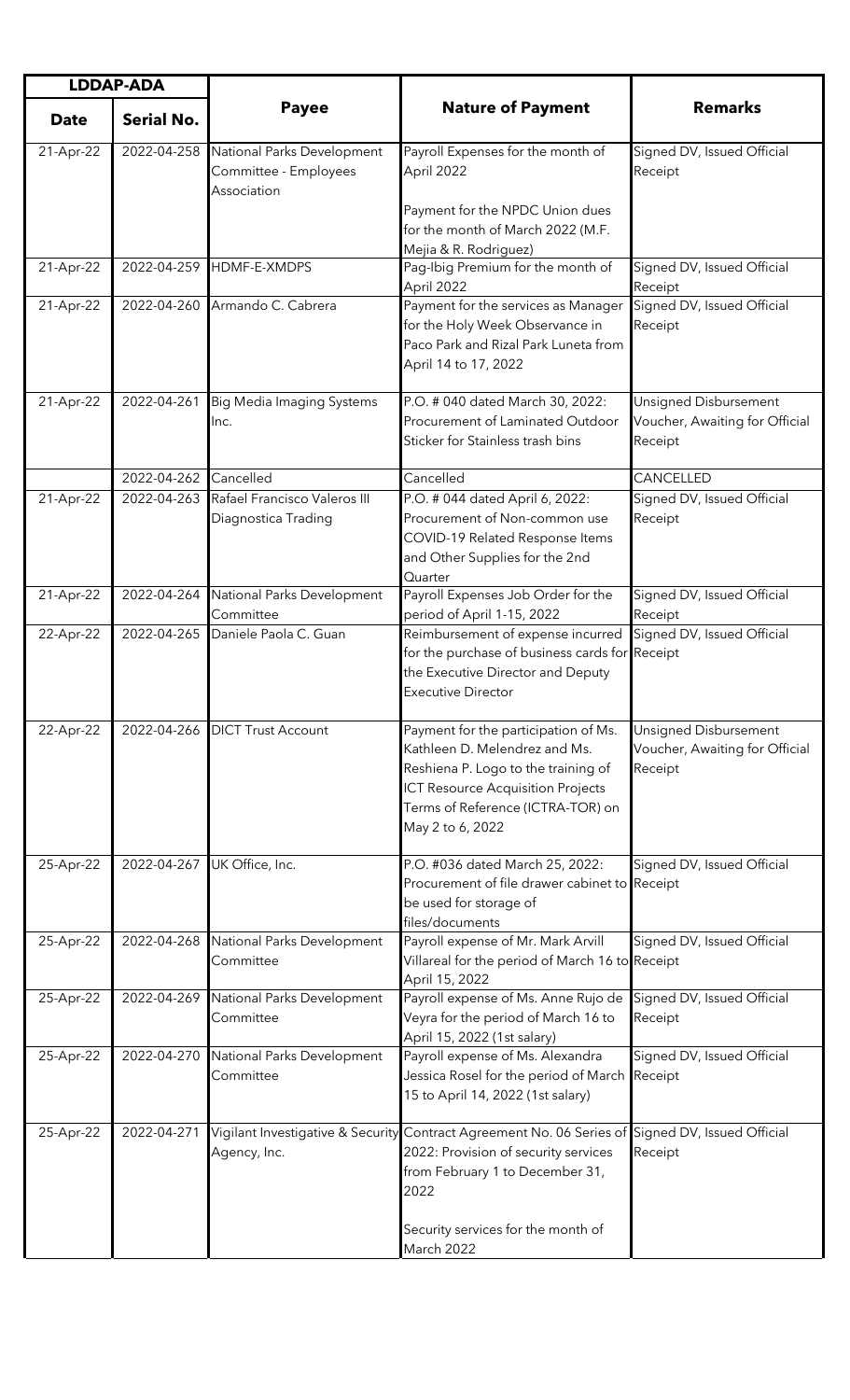| <b>LDDAP-ADA</b> |                   |                                                                    |                                                                                                                                                                                                                                                                                 |                                                                           |
|------------------|-------------------|--------------------------------------------------------------------|---------------------------------------------------------------------------------------------------------------------------------------------------------------------------------------------------------------------------------------------------------------------------------|---------------------------------------------------------------------------|
| <b>Date</b>      | <b>Serial No.</b> | <b>Payee</b>                                                       | <b>Nature of Payment</b>                                                                                                                                                                                                                                                        | <b>Remarks</b>                                                            |
| 26-Apr-22        | 2022-04-272       | National Parks Development<br>Committee                            | Payment for the services rendered by Signed DV, Issued Official<br>Ms. Esperanza Bere for the period of<br>March 21 to April 20, 2022                                                                                                                                           | Receipt                                                                   |
| 26-Apr-22        | 2022-04-273       | Zhujar MFG. Inc.                                                   | P.O. # 029 dated March 14, 2022:<br>Procurement of T-shirt to be used for<br>the observance of Earth Hour on<br>March 26, 2022                                                                                                                                                  | <b>Unsigned Disbursement</b><br>Voucher, Awaiting for Official<br>Receipt |
| 27-Apr-22        | 2022-04-274       | National Parks Development<br>Committee - Employees<br>Association | Payroll expense of Mr. Mark Arvill<br>Villareal for the period of March 16 to Receipt<br>April 15, 2022 (First Salary)<br>Payment for the NPDC Union Dues<br>for the month of April 2022 (A.R. De<br>Veyra, A.J. Rosel & M.A. Villareal)                                        | Signed DV, Issued Official                                                |
| 2-May-22         |                   | 2022-05-276 R. Casison Catering Services                           | P.O.#038 dated March 29, 2022:<br>Procurement of meals to be served<br>during the celebration of NPDC's<br>59th Founding Anniversary on March<br>31, 2022                                                                                                                       | Signed DV, Issued Official<br>Receipt                                     |
| 2-May-22         | 2022-05-277       | <b>Association of Government</b><br>Internal Auditors, Inc.        | Payment for the participation of Mr.<br>Herbert G. Esquibal, Ms. Dannica T.<br>Iway, Mr. Marco Antonio H. Tioseco<br>and Ms. Marie Fel A. Mejia of the<br>Cash Division to the AGIA training of<br>Cash Management and Internal<br>Control System Webinar on May 4 to<br>6,2022 | Unsigned Disbursement<br>Voucher, Awaiting for Official<br>Receipt        |
| 2-May-22         | 2022-05-278       | HDMF-E-XMDPS                                                       | Pag-Ibig Premium of Newly Hired<br>Employees for the month of April<br>2022 (De Veyra A, Rosel A, Villareal<br>M)                                                                                                                                                               | Signed DV, Issued Official<br>Receipt                                     |
| 2-May-22         | 2022-05-279       | Association of Government<br>Internal Auditors, Inc.               | Payment for the participation of Ms.<br>Annaly Rabe to the AGIA Training of<br>Internal Control System for Property<br>and Supply Management (Appraisal<br>and Disposal) on June 28 to June 30,<br>2022                                                                         | Unsigned Disbursement<br>Voucher, Awaiting for Official<br>Receipt        |
| 2-May-22         | 2022-05-280       | Daniele Paola C. Guan                                              | Reimbursment expense incurred for<br>the purchase of snacks served during Receipt<br>the OED meeting on April 25, 2022                                                                                                                                                          | Signed DV, Issued Official                                                |
| 2-May-22         | 2022-05-281       | Daniele Paola C. Guan                                              | Reimbursement expenses incurred<br>for the purchase of supplies for OED<br>Meetings and Conferences                                                                                                                                                                             | Signed DV, Issued Official<br>Receipt                                     |
| 2-May-22         | 2022-05-282       | Atlas Super Flags                                                  | P.O.#033 dated March 22, 2022:<br>Procurement of Flags for the support Receipt<br>of Clean Flag Movement                                                                                                                                                                        | Signed DV, Issued Official                                                |
| 2-May-22         | 2022-05-283       | Leonora S. Jimenez                                                 | Payment for the services rendered as<br>Manager of the video team,<br>performing artists and host for the<br>online edition of Paco Park Presents<br>for the month of April 2022                                                                                                | <b>Unsigned Disbursement</b><br>Voucher, Awaiting for Official<br>Receipt |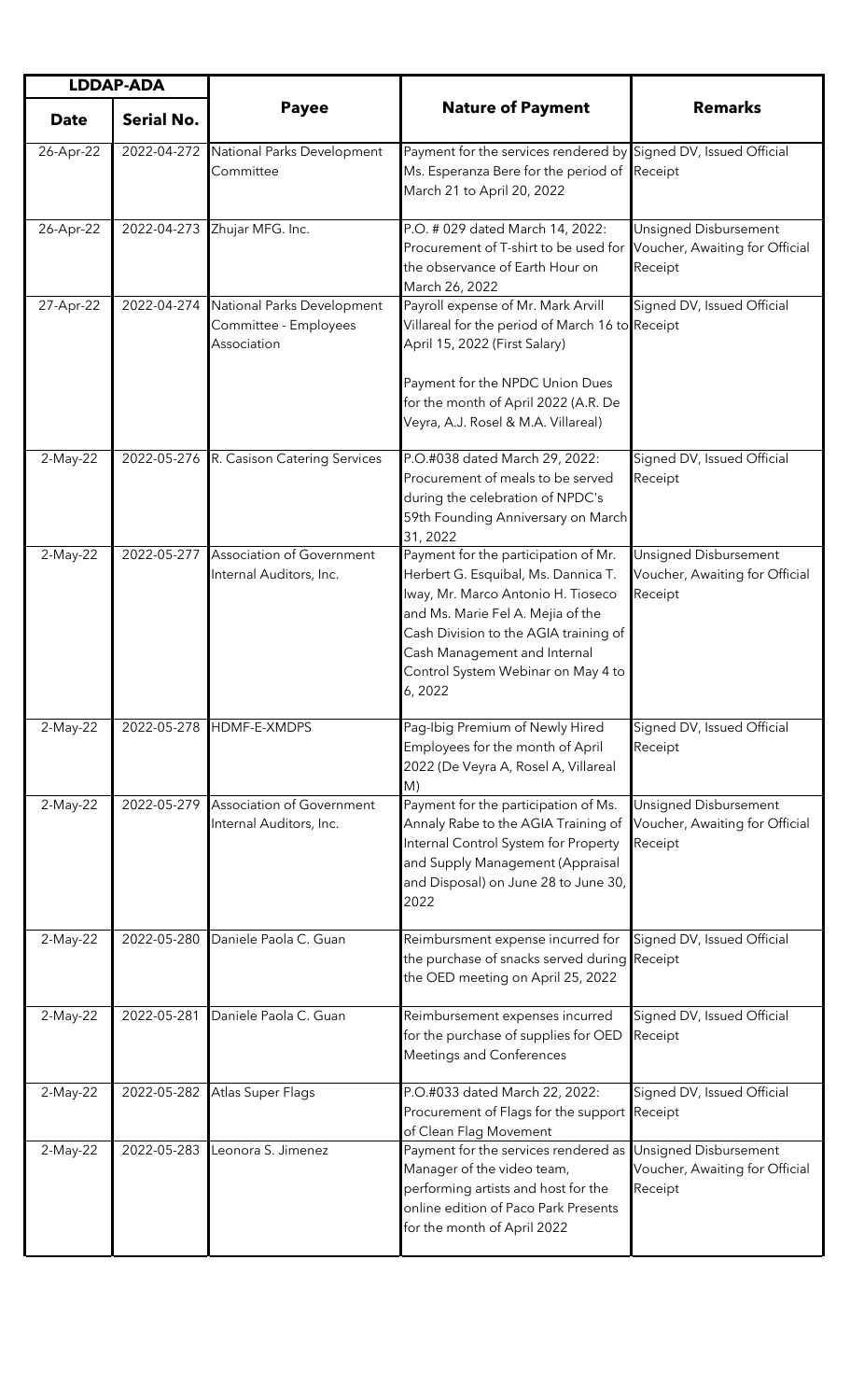| <b>LDDAP-ADA</b> |                   |                                                |                                                                                                                                                                                                                                                                                                                            |                                                                    |
|------------------|-------------------|------------------------------------------------|----------------------------------------------------------------------------------------------------------------------------------------------------------------------------------------------------------------------------------------------------------------------------------------------------------------------------|--------------------------------------------------------------------|
| <b>Date</b>      | <b>Serial No.</b> | <b>Payee</b>                                   | <b>Nature of Payment</b>                                                                                                                                                                                                                                                                                                   | <b>Remarks</b>                                                     |
| 4-May-22         | 2022-05-284       | Israel Angeles/Big Tic Clock<br>Maker          | J.O. # 002 dated March 22, 2022:<br>Service Provider for the monthly<br>maintenance of the Flower Clock and<br>Masonry (Boluva) Clock from March<br>to December 2022                                                                                                                                                       | Signed DV, Issued Official<br>Receipt                              |
|                  |                   |                                                | Maintenance for the month of April<br>2022                                                                                                                                                                                                                                                                                 |                                                                    |
| 4-May-22         | 2022-05-285       | Florizza P. Buclatin                           | Reimbursement of expenses incurred Signed DV, Issued Official<br>for payment of Zoom Subsciption for Receipt<br>the months of March and April 2022                                                                                                                                                                         |                                                                    |
| 4-May-22         | 2022-05-286       | CBII Philippines International,<br>Inc.        | Service Agreement No. 038, Series of Signed DV, Issued Official<br>2021: Provision of Janitorial Services Receipt<br>for the period February 1 to<br>December 31, 2021                                                                                                                                                     |                                                                    |
|                  |                   |                                                | Janitorial Services for the month of<br>November 2021 to December 2021                                                                                                                                                                                                                                                     |                                                                    |
| 4-May-22         | 2022-05-287       | Norlyn M. Tano                                 | Payment for the services rendered as<br>Graphic Designer for the Digital<br>Graphic Artworks and for the Gender Receipt<br>Responsive Restrooms for 2022<br>National Women's Month<br>Celebration; and services of Photo<br>and Video and Performing Artists for<br>the celebration of NPDC's 59th<br>Founding Anniversary | Unsigned Disbursement<br>Voucher, Awaiting for Official            |
|                  |                   |                                                | Payment for the services of Photo<br>and Video and Performing Artists for<br>the celebration of NPDCs 59th                                                                                                                                                                                                                 |                                                                    |
| 6-May-22         | 2022-05-288       | National Parks Development<br>Committee        | Founding Anniversary<br>Payroll Expenses of Job Order for the Signed DV, Issued Official<br>period of April 16 to 30, 2022                                                                                                                                                                                                 | Receipt                                                            |
| 6-May-22         | 2022-05-289       | National Parks Development<br>Committee        | Payroll expense for the month of May Signed DV, Issued Official<br>1 to 31, 2022                                                                                                                                                                                                                                           | Receipt                                                            |
| 6-May-22         | 2022-05-290       | Maria Divina G. Reyes                          | Payment for the services rendered as Signed DV, Issued Official<br>Communication Consultant for the<br>month of<br>January to June 2022<br>Payment for the services rendered as<br>Communication Consultant for the<br>month of<br>April 2022                                                                              | Receipt                                                            |
| 10-May-22        | 2022-05-291       | Eduardo Gallo Manginsay Jr<br><b>EGMJ</b>      | P.O.#034 dated March 22, 2022:<br>Procurement of Tools and Equipment Receipt                                                                                                                                                                                                                                               | Signed DV, Issued Official                                         |
| 11-May-22        | 2022-05-292       | National Parks Development<br>Committee        | for NPDc Vehicle use<br>Payroll expense of Job Order<br>Personnel Ms. Renee Isabel F.<br>Alfornon for the period of April 1-15,<br>2022                                                                                                                                                                                    | Signed DV, Issued Official<br>Receipt                              |
| 11-May-22        | 2022-05-293       | National Parks Development<br>Committee        | Mid-year bonus for CY 2022                                                                                                                                                                                                                                                                                                 | Signed DV, Issued Official<br>Receipt                              |
| 11-May-22        | 2022-05-294       | <b>Solid Business Machines</b><br>Center, Inc. | Procurement of Electronic Digital<br>Safety vault for Cash Section                                                                                                                                                                                                                                                         | Unsigned Disbursement<br>Voucher, Awaiting for Official<br>Receipt |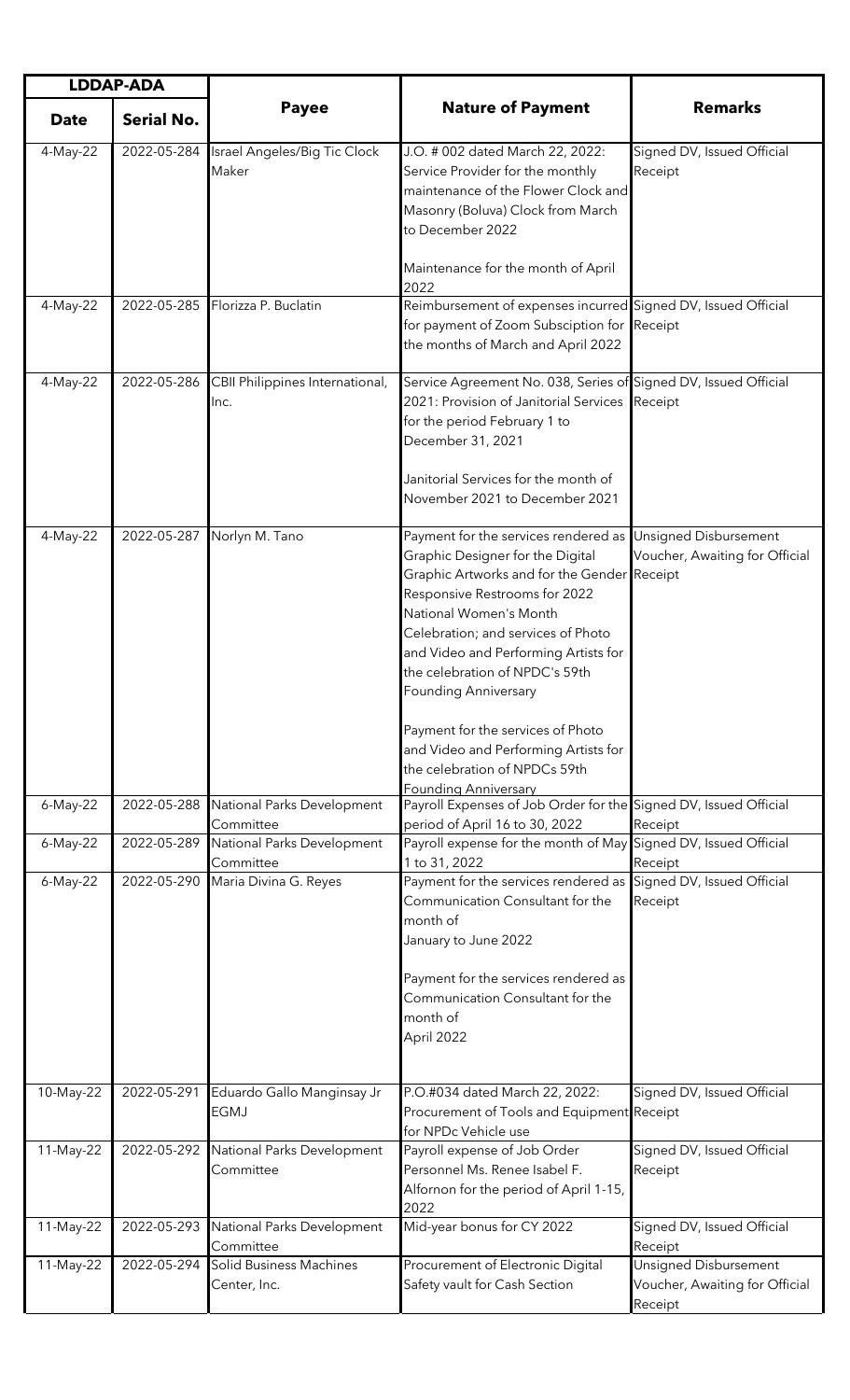| <b>LDDAP-ADA</b> |                   |                                                                    |                                                                                                                                                                                                                                                |                                                                    |
|------------------|-------------------|--------------------------------------------------------------------|------------------------------------------------------------------------------------------------------------------------------------------------------------------------------------------------------------------------------------------------|--------------------------------------------------------------------|
| <b>Date</b>      | <b>Serial No.</b> | <b>Payee</b>                                                       | <b>Nature of Payment</b>                                                                                                                                                                                                                       | <b>Remarks</b>                                                     |
| 11-May-22        | 2022-05-295       | P&H Merchandising<br>Corporation                                   | P.O.#137 dated December 28, 2021:<br>2 sets Industrial Circuit Breaker to be<br>installed at Archive Gallery                                                                                                                                   | Unsigned Disbursement<br>Voucher, Awaiting for Official<br>Receipt |
| 11-May-22        | 2022-05-296       | Good Son Water Refilling<br>Station                                | P.O. #006 dated January 20, 2021:<br>Supply of Mineral Drinking Water for<br>one (1) year                                                                                                                                                      | <b>FALSE</b>                                                       |
| 12-May-22        | 2022-05-297       | <b>Archiestic Events Production</b>                                | 239 Capsules for the month of<br>February 2022<br>Payment for the services as Event<br>Organizer of production team and<br>Performing Artist for Concert at the<br>Park for the month of April 2022                                            | Unsigned Disbursement<br>Voucher, Awaiting for Official<br>Receipt |
| 11-May-22        | 2022-05-298       | National Parks Development<br>Committee - Employees<br>Association | Payroll expense for the month of May Signed DV, Issued Official<br>1 to 31, 2022<br>Payment for the NPDC Union dues<br>for the month of May 2022                                                                                               | Receipt                                                            |
| 11-May-22        | 2022-05-299       | HDMF-E-XMDPS                                                       | Payroll expense for the month of May Signed DV, Issued Official<br>1 to 31, 2022<br>Multi-purpose<br>loan/emergency/calamity loan<br>remittance for the month of May<br>2022                                                                   | Receipt                                                            |
| 11-May-22        | 2022-05-300       | HDMF-E-XMDPS                                                       | Pag-ibig premium for the month of<br>May 2022                                                                                                                                                                                                  | Signed DV, Issued Official<br>Receipt                              |
| 11-May-22        | 2022-05-301       | Armando C. Cabrera                                                 | Payment for the services rendered as Signed DV, Issued Official<br>Manager of the photo and video<br>production team, performing artists<br>and host for the Uso pa ba ang<br>Harana! Mother's day Special<br>Concert on May 8, 2022           | Receipt                                                            |
| 11-May-22        | 2022-05-302       | Luzon Sales Co., Inc.                                              | P.O. #039 dated March 30, 2022:<br>Payment for the construction of<br>venue decorations, designs and<br>props used during events and<br>activities at Rizal Park Luneta and<br>Paco Park                                                       | Unsigned Disbursement<br>Voucher, Awaiting for Official<br>Receipt |
| 12-May-22        | 2022-05-303       | Daniele Paola C. Guan                                              | Reimbursment of expense incurred<br>for the purchase of meals to be<br>served for the presentation of TIER 2<br>on May 5, 2022                                                                                                                 | Signed DV, Issued Official<br>Receipt                              |
| 12-May-22        | 2022-05-304       | National Parks Development<br>Committee - Employees<br>Association | Payroll expense of Ma. Irene<br>Angelica B. Togonon for the month<br>of February 6-28, 2022                                                                                                                                                    | Signed DV, Issued Official<br>Receipt                              |
| 12-May-22        | 2022-05-305       | Armando C. Cabrera                                                 | Payment for the services rendered as Signed DV, Issued Official<br>Manager of program host, tour guide Receipt<br>and photo/video specialist for the<br>Stop and Salute Flag Ceremony and<br>Rizal Park Walking Tour for April and<br>May 2022 |                                                                    |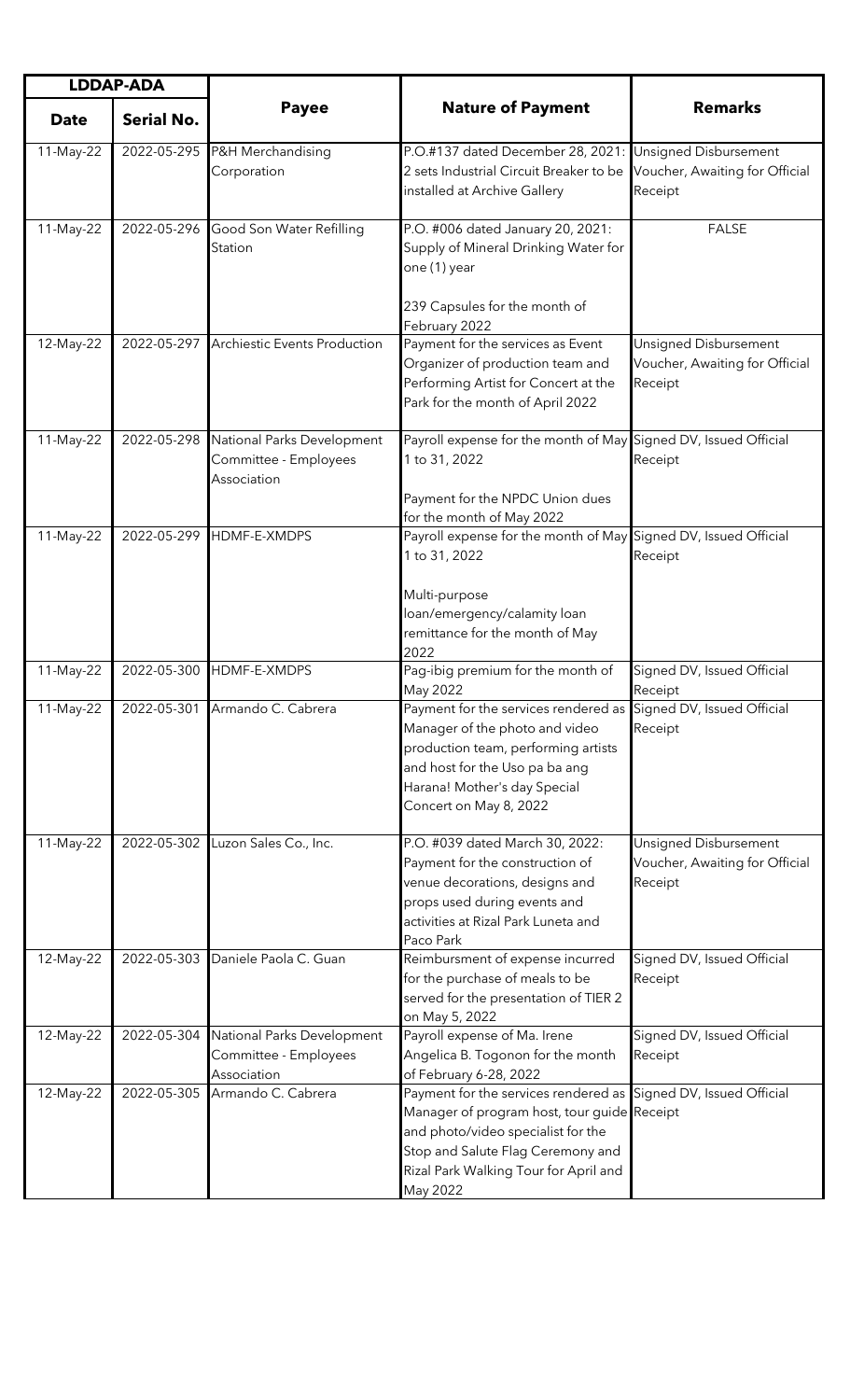| <b>LDDAP-ADA</b> |                       |                                                     |                                                                                                                                                                                                                  |                                                                           |
|------------------|-----------------------|-----------------------------------------------------|------------------------------------------------------------------------------------------------------------------------------------------------------------------------------------------------------------------|---------------------------------------------------------------------------|
| <b>Date</b>      | <b>Serial No.</b>     | <b>Payee</b>                                        | <b>Nature of Payment</b>                                                                                                                                                                                         | <b>Remarks</b>                                                            |
| 12-May-22        | 2022-05-306           | Dex-Sal Builders                                    | Contract Agreement No.08 series of<br>2022: Payment for the Enhancement<br>of the Kweba Facility Phase II (Lot no.<br>1 and Enhancement to a Gender<br>Responsive Restroom Phase II (Lot<br>no. 2)               | Unsigned Disbursement<br>Voucher, Awaiting for Official<br>Receipt        |
|                  |                       |                                                     | "First Progress Billing for the<br>Enhancement of the Kweba Facility<br>Phase II (Lot no.1)                                                                                                                      |                                                                           |
|                  | 2022-05-307 MDS Trust |                                                     | <b>MDS Trust</b>                                                                                                                                                                                                 | <b>MDS Trust</b>                                                          |
| 13-May-22        | 2022-05-308           | Daniele Paola C. Guan                               | Reimbursement of expense incurred<br>for the purchase of meals to be<br>served for the meeting regarding<br>Strategic Directions on May 5, 2022                                                                  | Signed DV, Issued Official<br>Receipt                                     |
| 13-May-22        |                       | 2022-05-309 R. Casison Catering Services            | Payment for the purchase of meals<br>served for the GASS Performance<br>Review on May 12, 2022                                                                                                                   | Signed DV, Issued Official<br>Receipt                                     |
| 16-May-22        | 2022-05-310           | JSA, Inc.                                           | Contract Agreement No.04 series of<br>2022: Provision of Ground<br>Maintenance Services from February<br>1 to December 31, 2022<br>Provision of Ground Maintenance                                               | Unsigned Disbursement<br>Voucher, Awaiting for Official<br>Receipt        |
|                  |                       |                                                     | Services for the month of April 2022                                                                                                                                                                             |                                                                           |
| 16-May-22        |                       | 2022-05-311 National Parks Development<br>Committee | Payroll expense of Ms. Alexandra<br>Jessica Rosel for the period of April<br>15 to 30, 2022 (2nd salary)                                                                                                         | Signed DV, Issued Official<br>Receipt                                     |
| 16-May-22        | 2022-05-312           | National Parks Development<br>Committee             | Payroll expense of Atty. Mark Arvill<br>Villareal for the period of April 16 to<br>30, 2022 (2nd salary)                                                                                                         | Signed DV, Issued Official<br>Receipt                                     |
| 16-May-22        | 2022-05-313           | National Parks Development<br>Committee             | Payroll expense of Ms. Anne Rujo de<br>Veyra for the period of April 16 to 30, Receipt<br>2022 (2nd salary)                                                                                                      | Signed DV, Issued Official                                                |
| 16-May-22        | 2022-05-314           | National Parks Development<br>Committee             | Payroll expense of Mr. Eustacio Fabra Signed DV, Issued Official<br>for the period of March 16 to April 4,<br>2022 (last pay)                                                                                    | Receipt                                                                   |
| 16-May-22        | 2022-05-315           | National Parks Development<br>Committee             | Payroll Expense of Mr. Cesar Velasco<br>for the month of March and April<br>2022                                                                                                                                 | Signed DV, Issued Official<br>Receipt                                     |
| 17-May-22        | 2022-05-316           | National Parks Development<br>Committee             | Payroll Expense of Job Order<br>Personnel Mr. Roi Mark Angelo Perez Receipt<br>for the period of April 11 to May 10,<br>2022                                                                                     | Signed DV, Issued Official                                                |
| 17-May-22        | 2022-05-317           | Benjamin E. Catindig, Jr.                           | Payment for the services rendered as<br>Graphics Design Consultant for the<br>month of January to June 2022<br>Payment for the services rendered as<br>Graphics Design Consultant for the<br>month of April 2022 | <b>Unsigned Disbursement</b><br>Voucher, Awaiting for Official<br>Receipt |
| 17-May-22        | 2022-05-318           | <b>MGLF Optical Clinic</b>                          | Payment for the Eyeglass for the<br>month of January 2022<br>Remittance for Eyeglasses for the<br>period January 16, 2022 to April 15,<br>2022                                                                   | Unsigned Disbursement<br>Voucher, Awaiting for Official<br>Receipt        |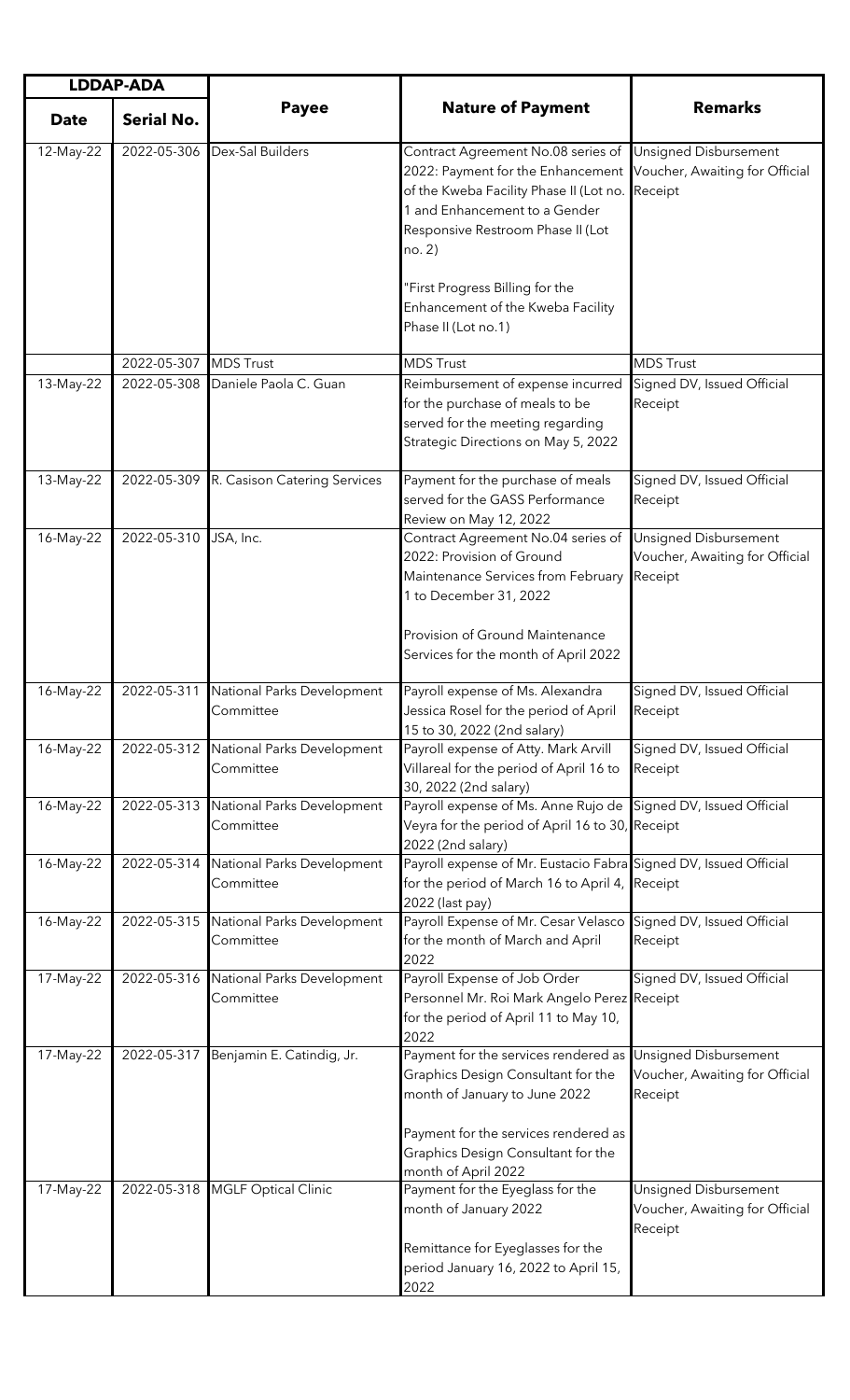| <b>LDDAP-ADA</b> |                            |                                          |                                                                                                                                                                                                                         |                                                                    |
|------------------|----------------------------|------------------------------------------|-------------------------------------------------------------------------------------------------------------------------------------------------------------------------------------------------------------------------|--------------------------------------------------------------------|
| <b>Date</b>      | <b>Serial No.</b>          | <b>Payee</b>                             | <b>Nature of Payment</b>                                                                                                                                                                                                | <b>Remarks</b>                                                     |
| 17-May-22        | 2022-05-319                | Good Son Water Refilling<br>Station      | P.O.#006 dated January 20, 2021:<br>Supply of Mineral Drinking Water for<br>one (1) year                                                                                                                                | <b>FALSE</b>                                                       |
|                  |                            |                                          | 231 capsules for the month of April<br>2022                                                                                                                                                                             |                                                                    |
| 17-May-22        | 2022-05-320                | Timothy G. Tuazon                        | Payment for the services as<br>Administrative and Management<br>Consultant from January to June<br>2022                                                                                                                 | Unsigned Disbursement<br>Voucher, Awaiting for Official<br>Receipt |
|                  |                            |                                          | Payment for the services rendered as<br>Administrative Management<br>Consultant for the month of April<br>2022                                                                                                          |                                                                    |
| 17-May-22        | 2022-05-321                | Spice Cuisine Food Services,<br>Inc.     | P.O.#054 dated April 26, 2022:<br>Procurement of meals to be served<br>for the NPDC Board Meeting on April Receipt<br>28, 2022                                                                                          | Unsigned Disbursement<br>Voucher, Awaiting for Official            |
| 18-May-22        | 2022-05-322                | Daniele Paola C. Guan                    | Reimbursement of expense incurred<br>for the purchase of beverages and<br>snacks for the conduct of GASS<br>Performance Review and Strategic<br>Directions on May 12, 2022                                              | Signed DV, Issued Official<br>Receipt                              |
| 18-May-22        | 2022-05-323                | Maitre-D Industrial Sales<br>Corporation | P.O. # 049 dated April 19, 2022:<br>Procurement of Janitorial Supplies<br>for park and office facilities for the<br>2nd Quarter                                                                                         | Signed DV, Issued Official<br>Receipt                              |
| 18-May-22        | 2022-05-324                | CBII Philippines International,<br>Inc.  | Contract Agreement No. 05 series of Signed DV, Issued Official<br>2022: Provision of Janitorial Services<br>from February 1 to December 31,<br>2022<br>Janitorial Services for the month of<br>April 2022               | Receipt                                                            |
| 19-May-22        | 2022-05-325                | Reach-Seanna Enterprise                  | P.O.#057 dated April 29, 2022:<br>Procurement of Softscape Elements<br>(plants) for Rizal Park Central Section<br>and Paco Park (Lot 2)                                                                                 | Unsigned Disbursement<br>Voucher, Awaiting for Official<br>Receipt |
|                  | 2022-05-326                | Cancelled                                | Cancelled                                                                                                                                                                                                               | CANCELLED                                                          |
| 19-May-22        | 2022-05-237<br>2022-05-328 | Cancelled<br>Industron Incorporated      | Cancelled<br>Contract Agreement No. 07 Series of<br>2022: Service provider for the<br>operation and maintenance of the<br>chreographed musical dancing<br>fountain for the period of February 1<br>to December 31, 2022 | CANCELLED<br>Signed DV, Issued Official<br>Receipt                 |
| 20-May-22        | 2022-05-329                | Ombre Graphics Printing<br>Services      | For the month of April 2022<br>P.O. #056 dated April 28, 2022:<br>Procurement of shirts to be used<br>during the One Day Fun Game<br>Activity in celebration of NPDC's<br>59th Founding Anniversary                     | Signed DV, Issued Official<br>Receipt                              |
| 23-May-22        | 2022-05-330                | National Parks Development<br>Committee  | Payroll Expense of Job Order for the<br>period of May 1-15, 2022                                                                                                                                                        | Signed DV, Issued Official<br>Receipt                              |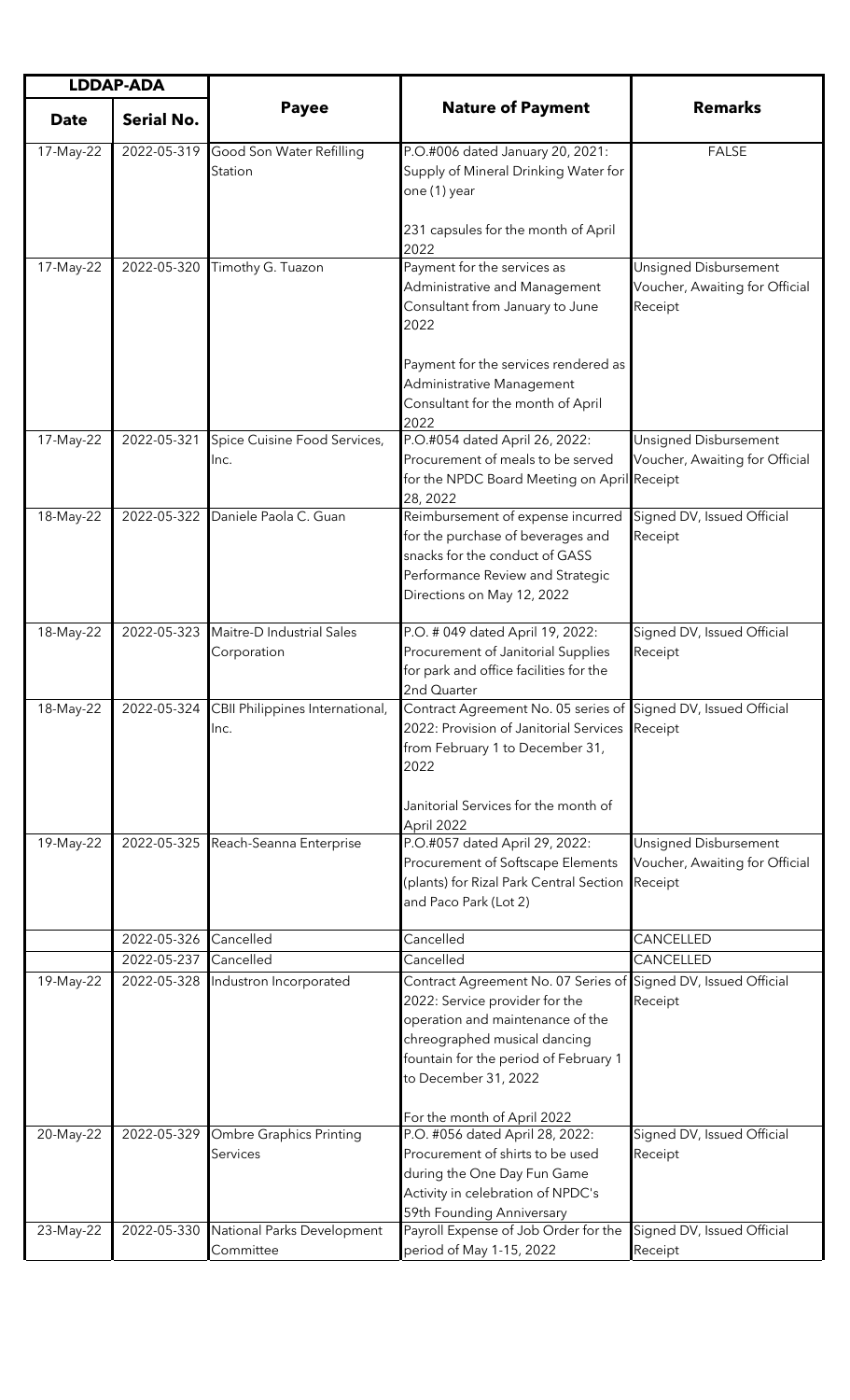| <b>LDDAP-ADA</b> |                   |                                                                          |                                                                                                                                                                                                                                                                                                   |                                                                           |
|------------------|-------------------|--------------------------------------------------------------------------|---------------------------------------------------------------------------------------------------------------------------------------------------------------------------------------------------------------------------------------------------------------------------------------------------|---------------------------------------------------------------------------|
| <b>Date</b>      | <b>Serial No.</b> | <b>Payee</b>                                                             | <b>Nature of Payment</b>                                                                                                                                                                                                                                                                          | <b>Remarks</b>                                                            |
| 23-May-22        | 2022-05-331       | Agency, Inc.                                                             | Vigilant Investigative & Security Contract Agreement No. 06 Series of Signed DV, Issued Official<br>2022: Provision of Security Services<br>from February 1 to December 31,<br>2022                                                                                                               | Receipt                                                                   |
|                  |                   |                                                                          | Security Services for the month of<br>April 2022                                                                                                                                                                                                                                                  |                                                                           |
| 23-May-22        | 2022-05-332       | Napoleon A. Apolinario                                                   | Payment for the Consultancy Services Unsigned Disbursement<br>as Process and Management<br>Consultant of Mr. Napoleon A.<br>Apolinario for the period of January<br>to June 2022<br>Payment for the services rendered                                                                             | Voucher, Awaiting for Official<br>Receipt                                 |
|                  |                   |                                                                          | for the month of April 2022                                                                                                                                                                                                                                                                       |                                                                           |
| 24-May-22        | 2022-05-333       | GACPA, Inc.                                                              | Payment for the participation of Mr.<br>Heherson Martinez, Mr. Ron Jayson<br>Cruz, Ms. Alexandra Jessica Rosel<br>and Ms. Karen Donato to the<br>Government Association of Certified<br>Public Accountants, INC. 43rd<br>Annual National Convention and<br>Webinar GACPA on June 9 to 10,<br>2022 | <b>Unsigned Disbursement</b><br>Voucher, Awaiting for Official<br>Receipt |
| 24-May-22        | 2022-05-334       | Daniele Paola C. Guan                                                    | Reimbursement of expense incurred<br>for the purchase of Flower Wreath for Receipt<br>the passing of Intramuros<br>Administration Administrator's wife                                                                                                                                            | Signed DV, Issued Official                                                |
| 24-May-22        | 2022-05-335       |                                                                          | Marilyn F. Guce/Guzeh Garden P.O. # 058 dated April 29, 2022:<br>Procurement of Softscape Elements<br>(Plants) for Rizal Park Central Section<br>and Paco Park (Lot 1)                                                                                                                            | Unsigned Disbursement<br>Voucher, Awaiting for Official<br>Receipt        |
| 24-May-22        | 2022-05-336       | <b>Big Media Imaging Systems</b><br>Inc.                                 | P.O. # 050 dated April 21, 2022:<br>Procurement of signage stickers for<br>Park Information purpose                                                                                                                                                                                               | Signed DV, Issued Official<br>Receipt                                     |
| 24-May-22        | 2022-05-337       | Christian Joshua L. Barros<br><b>Berachah Advertising Services</b>       | Purchase of self-inking stamps for<br>Human Resource Section use                                                                                                                                                                                                                                  | Unsigned Disbursement<br>Voucher, Awaiting for Official<br>Receipt        |
| 24-May-22        | 2022-05-338       | Agency, Inc.                                                             | Vigilant Investigative & Security Payment for the Security Services<br>rendered at NPDC (Augmentation)<br>Security Services for the month of<br>April 2022 (Augmentation)                                                                                                                         | Signed DV, Issued Official<br>Receipt                                     |
| 25-May-22        | 2022-05-339       |                                                                          | Ma. lanah Jenecris Ingco Leyva P.O. # 060 dated April 29, 2022:<br>Procurement of Hardscape Supplies<br>and Materials for Paco Park                                                                                                                                                               | Unsigned Disbursement<br>Voucher, Awaiting for Official<br>Receipt        |
| 25-May-22        | 2022-05-340       | <b>Goodlinks Staffers General</b><br>Merchandise Maintenance<br>Services | P.O. # 048 dated April 18, 2022:<br>Procurement of Supply and Delivery<br>of various Construction Supplies and<br>Materials for the maintenance and<br>improvement of the interiors and<br>exteriors of park facilities 1st<br>Semester of 2022                                                   | Unsigned Disbursement<br>Voucher, Awaiting for Official<br>Receipt        |
| 25-May-22        | 2022-05-341       | Goodlinks Staffers General<br>Merchandise Maintenance<br>Services        | Procurement of ICT Tools and<br>Equipment                                                                                                                                                                                                                                                         | Unsigned Disbursement<br>Voucher, Awaiting for Official<br>Receipt        |